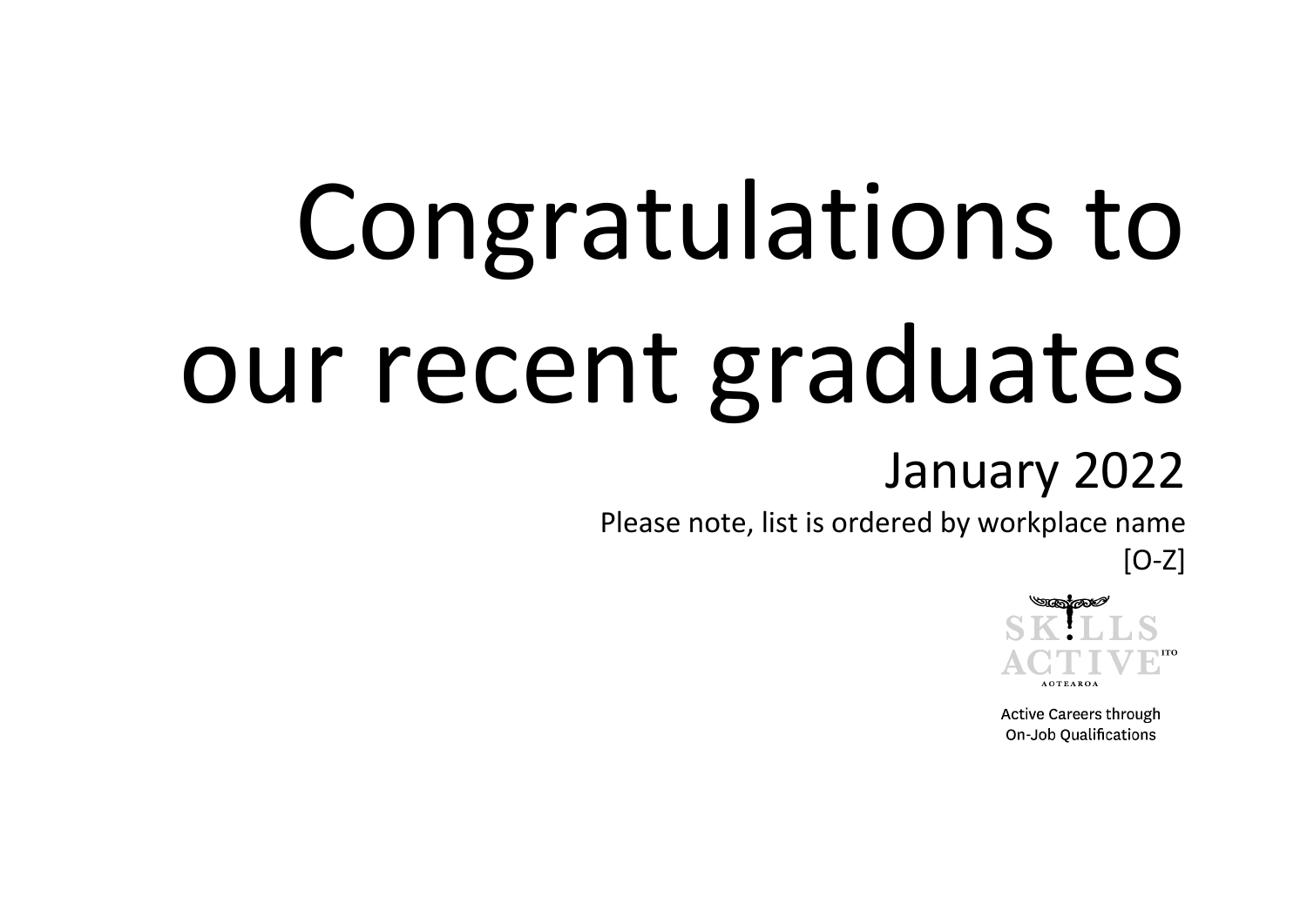| <b>Full name</b>       | Workplace                           | Programme                                                         | Completed  |
|------------------------|-------------------------------------|-------------------------------------------------------------------|------------|
| Penetana Huriwai       | O Te Awa Kairangi                   | Cycle Skills Instruction (L4) Beginner Skills (v1)                | 13/12/2021 |
| Taikaha Olsen          | O Te Awa Kairangi                   | Cycle Skills Instruction (L4) Beginner Skills (v1)                | 10/12/2021 |
| Alison Heremaia        | O.C Unleashed Ltd                   | NZC in Freestyle Group Exercise v1 L4                             | 31/12/2020 |
|                        | Ocean Spa Napier (H2O               |                                                                   |            |
| <b>Thomas Naisby</b>   | Management (Napier) Ltd)            | NZA in Aquatics (L4) Senior Pool Lifeguard                        | 2/12/2021  |
|                        | Ocean Spa Napier (H2O               |                                                                   |            |
| John Anderson          | Management (Napier) Ltd)            | NZC in Assessment Practice (L4) v1                                | 12/03/2021 |
|                        | Ocean Spa Napier (H2O               |                                                                   |            |
| Sasha Lewis            | Management (Napier) Ltd)            | NZC in Sport Exercise and Leisure Operations                      | 31/12/2020 |
|                        | Ocean Spa Napier (H2O               |                                                                   |            |
| Ducati Walford-Collier | Management (Napier) Ltd)            | NZC in Sport Exercise and Leisure Operations                      | 31/12/2020 |
| Paige Flett            | Olympic Gym 2019 Ltd                | NZC in Sport Exercise and Leisure Operations                      | 9/11/2021  |
| Lily Brown             | <b>Otago Therapeutic Pool Trust</b> | NZC in Aquatics (L3) v1 Pool Lifeguard                            | 9/09/2021  |
|                        | <b>Otago University Childcare</b>   |                                                                   |            |
| Jenny Davy             | Association                         | NZC in Outdoor Leadership (L4) v1 Education Outside The Classroom | 21/06/2021 |
|                        | <b>Otago University Students</b>    |                                                                   |            |
| Lauren Dewhirst        | Association (OUSA)                  | NZC in Sport Exercise and Leisure Operations                      | 23/11/2021 |
|                        | <b>Otago University Students</b>    |                                                                   |            |
| Jia Jian Loke          | <b>Association (OUSA)</b>           | NZC in Sport Exercise and Leisure Operations                      | 19/11/2021 |
|                        | <b>Otago University Students</b>    |                                                                   |            |
| Jae Yun Song           | Association (OUSA)                  | NZC in Sport Exercise and Leisure Operations                      | 19/11/2021 |
|                        | <b>Otago University Students</b>    |                                                                   |            |
| Jioun Kwon             | <b>Association (OUSA)</b>           | NZC in Sport Exercise and Leisure Operations                      | 19/11/2021 |
|                        | <b>Otago University Students</b>    |                                                                   |            |
| Eugene Kavale          | <b>Association (OUSA)</b>           | NZC in Sport Exercise and Leisure Operations                      | 19/11/2021 |
|                        | <b>Otago University Students</b>    |                                                                   |            |
| Hanna Lin              | <b>Association (OUSA)</b>           | NZC in Sport Exercise and Leisure Operations                      | 19/11/2021 |
|                        | <b>Otago University Students</b>    |                                                                   |            |
| Dione Barratt          | <b>Association (OUSA)</b>           | NZC in Entertainment and Event Operations (L3) v1                 | 13/04/2021 |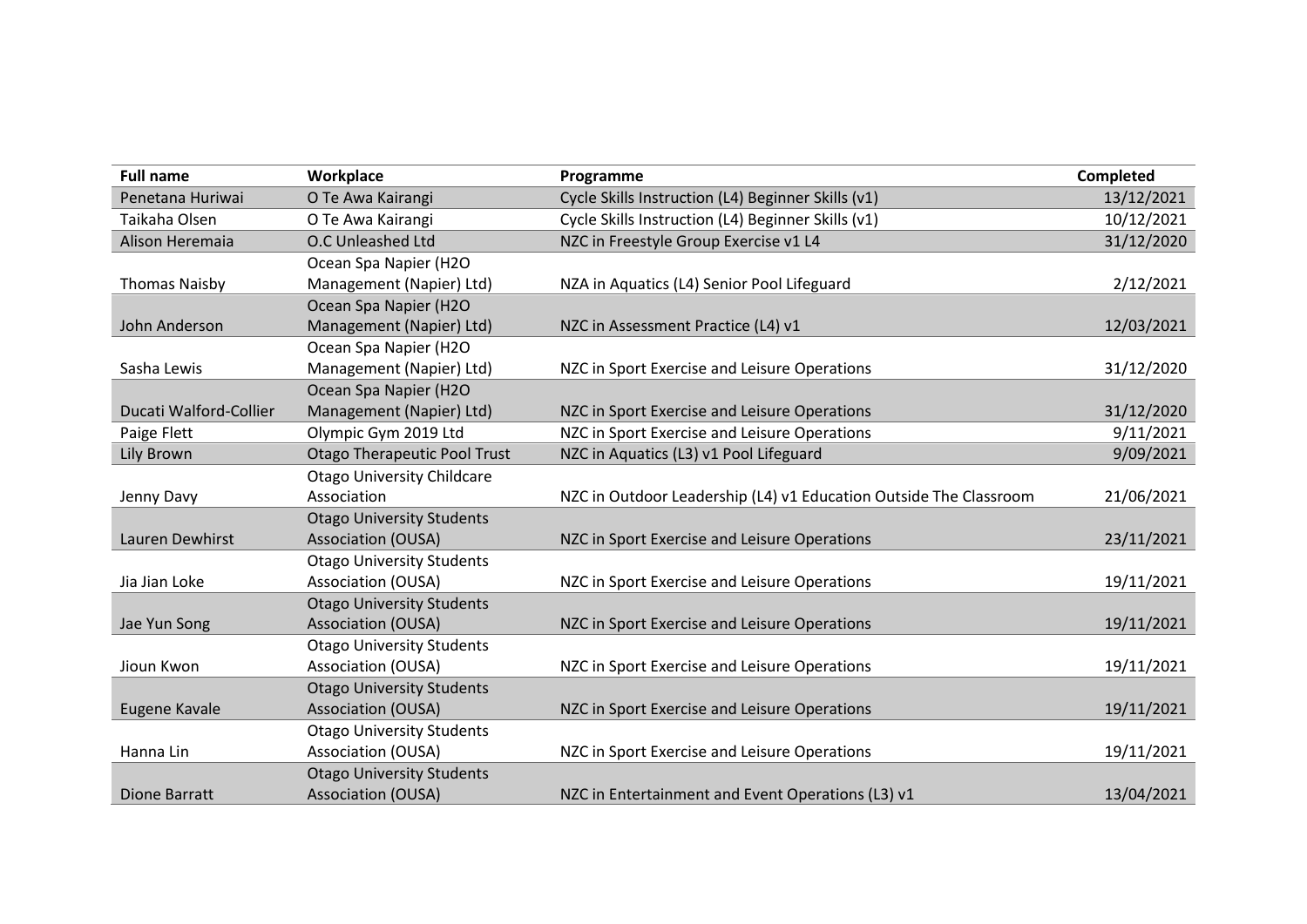|                      | Otorohanga War Memorial Pool        |                                                   |            |
|----------------------|-------------------------------------|---------------------------------------------------|------------|
| <b>Trent Clune</b>   | (CLM) (Otorohanga Aquatics Ltd)     | NZC in Aquatics (L3) v1 Pool Lifeguard            | 29/09/2021 |
|                      | Otorohanga War Memorial Pool        |                                                   |            |
| Paige-Beth Tamaki    | (CLM) (Otorohanga Aquatics Ltd)     | NZC in Sport Exercise and Leisure Operations      | 31/12/2020 |
|                      | <b>Outdoor Training New Zealand</b> |                                                   |            |
| <b>Andrew Crisp</b>  | Manawatu                            | NZC in Outdoor Leadership (Guiding) L5) v1 (Bush) | 1/06/2021  |
|                      | <b>Outdoor Training New Zealand</b> |                                                   |            |
| Pamela Robinson      | Manawatu                            | NZC in Outdoor Leadership (Guiding) L5) v1 (Bush) | 31/12/2020 |
|                      | <b>Outdoor Training New Zealand</b> |                                                   |            |
| Hadleigh Tiddy       | Wellington                          | NZC in Outdoor Leadership (Guiding) L5) v1 (Bush) | 23/11/2021 |
| Megan Hartevelt      | Paraparaumu College                 | NZC in Outdoor Leadership (L4) v1 Rock Climbing   | 9/11/2021  |
| Nathan Beckman       | Paraparaumu College                 | NZC in Outdoor Leadership (L4) v1 Rock Climbing   | 15/06/2021 |
| Natalie Beath        | Peak Fitness and Health (2015)      | NZC in Pre-choreographed Group Exercise L3 v1     | 26/08/2021 |
| <b>Robert Pearce</b> | Peak Fitness and Health (2015)      | NZC in Exercise (L4) v1                           | 11/06/2021 |
| Janine Couchman      | Peak Fitness and Health (2015)      | NZC in Exercise (L4) v1                           | 11/06/2021 |
| <b>Emily Braid</b>   | Peak for Life Ltd                   | NZC in Exercise (L4) v1                           | 11/06/2021 |
| Paloma Kelly         | Peel Forest Outdoor Centre          | NC in Outdoor Recreation (River Guide) (L4) v2    | 1/08/2021  |
| Karen Verbo          | Plant Physique                      | NZC in Exercise (L4) v1                           | 12/03/2021 |
| Lucy Appleton        | <b>Porters Alpine Resort</b>        | NZC in Alpine Resort Operations (L3) v1           | 29/11/2021 |
| <b>Marcos Gattas</b> | Porters Alpine Resort               | NZC in Alpine Resort Operations (L3) v1           | 29/11/2021 |
| Luke Born            | <b>Porters Alpine Resort</b>        | NZC in Alpine Resort Operations (L3) v1           | 29/11/2021 |
| <b>Marshall Reid</b> | Porters Alpine Resort               | NZC in Alpine Resort Operations (L3) v1           | 29/11/2021 |
| Kathalena Zuidema    | Porters Alpine Resort               | NZC in Alpine Resort Operations (L3) v1           | 29/11/2021 |
| Kairo Kamlade        | Porters Alpine Resort               | NZC in Alpine Resort Operations (L3) v1           | 15/11/2021 |
| John Barker III      | Porters Alpine Resort               | NZC in Alpine Resort Operations (L3) v1           | 1/11/2021  |
| Jessy Dedman         | Porters Alpine Resort               | NZC in Alpine Resort Operations (L3) v1           | 1/11/2021  |
| George Hamilton      | <b>Porters Alpine Resort</b>        | NZC in Alpine Resort Operations (L3) v1           | 1/11/2021  |
| <b>Guy Magner</b>    | Porters Alpine Resort               | NZC in Alpine Resort Operations (L3) v1           | 1/11/2021  |
| David Nolan          | Porters Alpine Resort               | NZC in Alpine Resort Operations (L3) v1           | 1/11/2021  |
| <b>Emily Levin</b>   | Porters Alpine Resort               | NZC in Alpine Resort Operations (L3) v1           | 1/11/2021  |
| Erika Pander         | <b>Porters Alpine Resort</b>        | NZC in Alpine Resort Operations (L3) v1           | 26/10/2021 |
| <b>Stacey Narbey</b> | Porters Alpine Resort               | NZC in Alpine Resort Operations (L3) v1           | 26/10/2021 |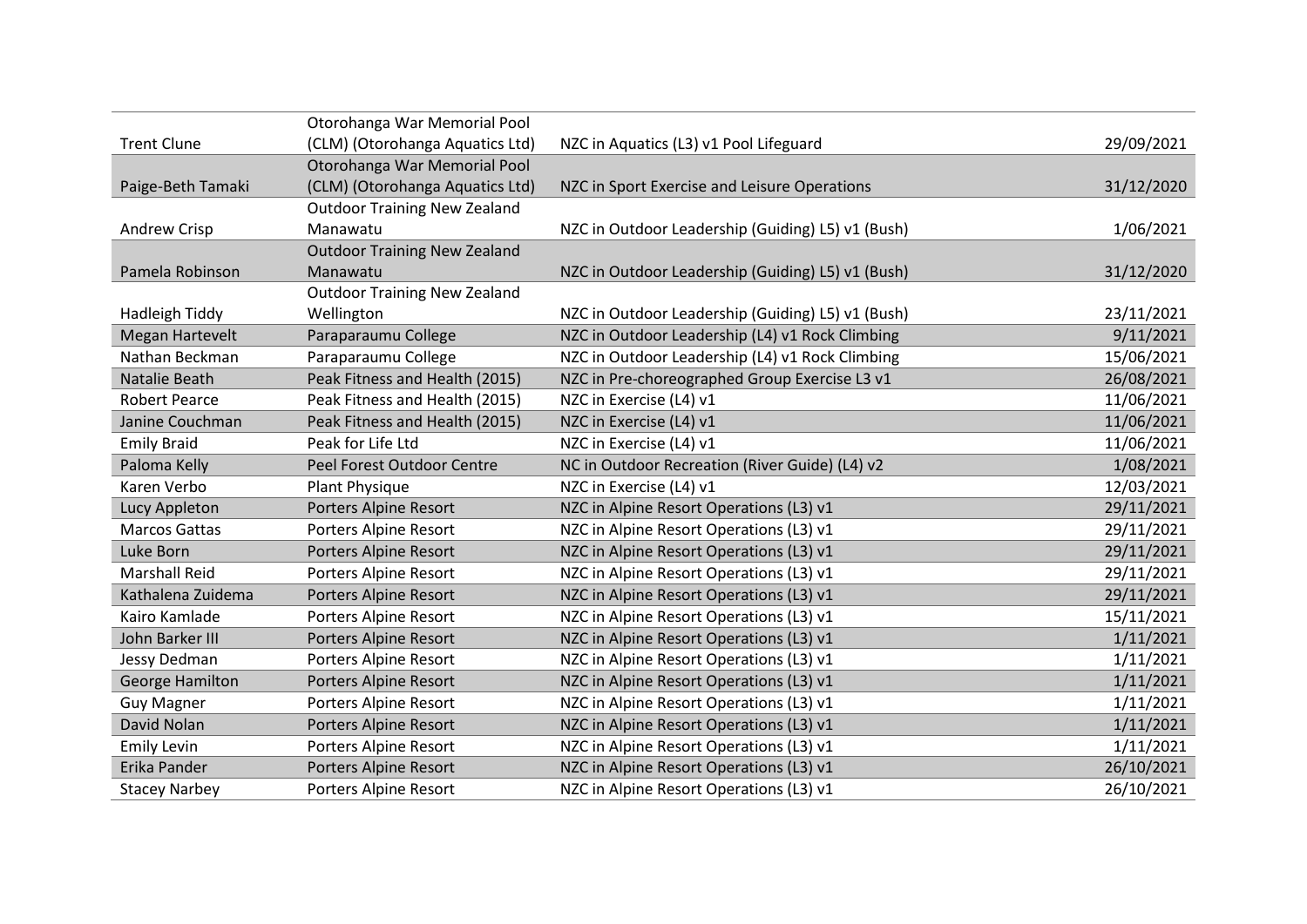| Arran Macdonald         | <b>Porters Alpine Resort</b>          | NZC in Alpine Resort Operations (L3) v1                               | 26/10/2021 |
|-------------------------|---------------------------------------|-----------------------------------------------------------------------|------------|
| Ingmar Wein             | Porters Alpine Resort                 | NZC in Alpine Resort Operations (L3) v1                               | 26/10/2021 |
| <b>Rosemary Roberts</b> | <b>Porters Alpine Resort</b>          | NZC in Alpine Resort Operations (L3) v1                               | 26/10/2021 |
| Georgi Pander           | <b>Porters Alpine Resort</b>          | NZC in Alpine Resort Operations (L3) v1                               | 26/10/2021 |
| <b>Adam Guerin</b>      | <b>Porters Alpine Resort</b>          | NZC in Alpine Resort Operations (L3) v1                               | 25/10/2021 |
| Chelsea Higgins         | Porters Alpine Resort                 | NZC in Alpine Resort Operations (L3) v1                               | 25/10/2021 |
| <b>Brook Houghton</b>   | <b>Porters Alpine Resort</b>          | NZC in Alpine Resort Operations (L3) v1                               | 25/10/2021 |
| Jennifer MacKay         | <b>Positive Choice</b>                | NZC in Freestyle Group Exercise v1 L4                                 | 15/06/2021 |
| Anthony McMahon         | Primal Performance NZ Ltd             | NZC in Freestyle Group Exercise v1 L4                                 | 1/12/2021  |
| Deborah Harris          | Primal Performance NZ Ltd             | NZC in Freestyle Group Exercise v1 L4                                 | 26/05/2021 |
| Olivia Pirie            | Pro-Fit Ltd Balclutha                 | NZC in Freestyle Group Exercise v1 L4                                 | 15/10/2021 |
|                         |                                       | NZC in Aquatics (Specialised Swim and Water Safety Teacher) (Level 4) |            |
| Patricia Dudley         | <b>Pulse Energy Recreation Centre</b> | (Stroke Mechanics)                                                    | 9/11/2021  |
|                         |                                       | NZC (Specialised Swim and Water Safety Teacher) (Level 4) (Early      |            |
| Patricia Dudley         | <b>Pulse Energy Recreation Centre</b> | <b>Childhood Swimmers)</b>                                            | 9/11/2021  |
| Kendra McDonald         | <b>Pulse Energy Recreation Centre</b> | NZC in Aquatics (L3) v1 Swim and Water Safety Teacher                 | 1/08/2021  |
| Shaun McGoran           | <b>Pulse Energy Recreation Centre</b> | NZC in Aquatics (L3) v1 Swim and Water Safety Teacher                 | 25/06/2021 |
| Caitlyn Boaz            | <b>Pulse Energy Recreation Centre</b> | NZC in Aquatics (L3) v1 Swim and Water Safety Teacher                 | 24/06/2021 |
| Emma White              | <b>Pulse Energy Recreation Centre</b> | NZC in Aquatics (L3) v1 Swim and Water Safety Teacher                 | 14/06/2021 |
| Sophie Fox              | <b>Pulse Energy Recreation Centre</b> | NZC in Sport Exercise and Leisure Operations                          | 18/05/2021 |
| <b>Donna Thomas</b>     | <b>Pulse Energy Recreation Centre</b> | NZC in Exercise (L4) v1                                               | 18/12/2020 |
| Dylan Rusbatch          | <b>Pulse Energy Recreation Centre</b> | NZC in Sport Exercise and Leisure Operations                          | 26/11/2020 |
|                         |                                       | NZC in Entertainment and Event Technology (Level 4) (Stage            |            |
| Kathryn Osborne         | Q Theatre                             | Management)                                                           | 31/12/2020 |
| Kathryn Osborne         | Q Theatre                             | NZC in Entertainment and Event Technology (Level 4) (Lighting)        | 22/12/2020 |
| David Mangnall          | Qualworx                              | NZC in Outdoor Leadership (Instruction) (L5) v1 (High Ropes)          | 26/08/2021 |
| David Concha Torres     | Queenstown Events Centre              | NZC in Exercise (L4) v1                                               | 17/09/2021 |
| Jordan Doherty          | Queenstown Events Centre              | NZC in Business (Introduction to Team Leadership) (L3) v1             | 9/09/2021  |
| <b>Ciaran Miles</b>     | Queenstown Events Centre              | NZC in Aquatics (L3) v1 Pool Lifeguard                                | 1/08/2021  |
| <b>Brianna Clarke</b>   | Queenstown Events Centre              | NZC in Aquatics (L3) v1 Pool Lifeguard                                | 1/08/2021  |
| <b>Stephanie Austin</b> | Queenstown Events Centre              | NZC in Aquatics (L3) v1 Pool Lifeguard                                | 1/06/2021  |
| <b>Gavin Lewis</b>      | Queenstown Events Centre              | NZC in Aquatics (L3) v1 Pool Lifeguard                                | 4/05/2021  |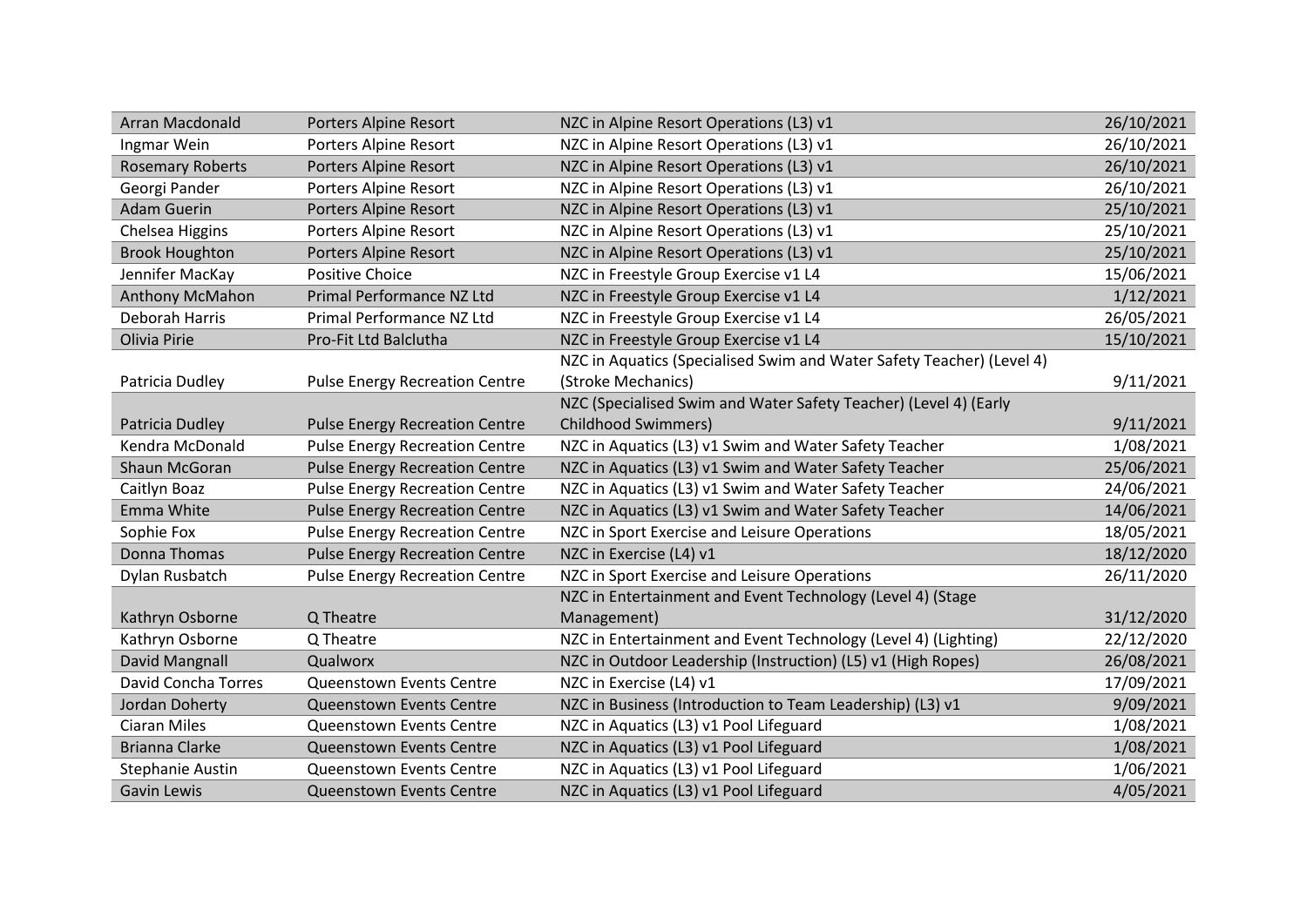| <b>Martin Ariel Martinez</b> |                                      |                                                           |            |
|------------------------------|--------------------------------------|-----------------------------------------------------------|------------|
| D'Orso                       | <b>Queenstown Events Centre</b>      | NZC in Aquatics (L3) v1 Pool Lifeguard                    | 13/04/2021 |
| Tais Chaves Anghinoni        | Queenstown Events Centre             | NZC in Aquatics (L3) v1 Pool Lifeguard                    | 1/04/2021  |
| <b>Martin Ariel Martinez</b> |                                      |                                                           |            |
| D'Orso                       | Queenstown Events Centre             | NZC in Business (Introduction to Team Leadership) (L3) v1 | 15/03/2021 |
| <b>Brendan Frawley</b>       | Queenstown Events Centre             | NZC in Aquatics (L3) v1 Pool Lifeguard                    | 31/12/2020 |
| Alejandro Gonzalez           |                                      |                                                           |            |
| Perez                        | Queenstown Events Centre             | NZC in Aquatics (L3) v1 Pool Lifeguard                    | 16/12/2020 |
| Hannah Rogers                | <b>Rafting New Zealand</b>           | NC in Outdoor Recreation (River Guide) (L4) v2            | 1/04/2021  |
| <b>William Thomason</b>      | <b>Rafting New Zealand</b>           | NC in Outdoor Recreation (River Guide) (L4) v2            | 31/12/2020 |
| <b>Craig Diack</b>           | <b>Rafting New Zealand</b>           | NC in Outdoor Recreation (River Guide) (L4) v2            | 31/12/2020 |
| Mason Holden                 | <b>Rafting New Zealand</b>           | NC in Outdoor Recreation (River Guide) (L4) v2            | 31/12/2020 |
| Kurt Betham                  | <b>Rafting New Zealand</b>           | NC in Outdoor Recreation (River Guide) (L4) v2            | 31/12/2020 |
| James Tihi                   | <b>Rafting New Zealand</b>           | NC in Outdoor Recreation (River Guide) (L4) v2            | 31/12/2020 |
| Jake White                   | <b>Rafting New Zealand</b>           | NC in Outdoor Recreation (River Guide) (L4) v2            | 31/12/2020 |
| <b>Elizabeth Peace</b>       | <b>Rafting New Zealand</b>           | NC in Outdoor Recreation (River Guide) (L4) v2            | 31/12/2020 |
| Ritai Renata                 | <b>Rafting New Zealand</b>           | NC in Outdoor Recreation (River Guide) (L4) v2            | 31/12/2020 |
| Miranda Donnell              | Rangiora Anglican Parish             | NZC in Freestyle Group Exercise v1 L4                     | 31/12/2020 |
| <b>Tracy Wells</b>           | Rangitikei Active Gym                | NZC in Sport Exercise and Leisure Operations              | 15/06/2021 |
|                              | Redwoods Treewalk & Redwoods         |                                                           |            |
| Te Awhitu Wilson             | Altitude                             | NZC in Outdoor Leadership (Guiding) L5) v1 (High Wire)    | 14/12/2021 |
|                              | Redwoods Treewalk & Redwoods         |                                                           |            |
| Kaylah Emerson               | Altitude                             | NZC in Outdoor Leadership (Guiding) L5) v1 (High Wire)    | 14/12/2021 |
| George Neilson               | <b>Revolve Fitness</b>               | NZC in Exercise (L4) v1                                   | 18/05/2021 |
|                              | <b>Richmond Aquatic Centre (CLM)</b> |                                                           |            |
| Alia Flood                   | (Tasman Leisure Ltd)                 | NZC in Pre-designed Exercise Instruction (L3)             | 15/10/2021 |
|                              | <b>Richmond Aquatic Centre (CLM)</b> |                                                           |            |
| Alia Flood                   | (Tasman Leisure Ltd)                 | NZC in Sport Exercise and Leisure Operations              | 15/10/2021 |
|                              | <b>Richmond Aquatic Centre (CLM)</b> |                                                           |            |
| Cara Wells                   | (Tasman Leisure Ltd)                 | NZC in Sport Exercise and Leisure Operations              | 24/08/2021 |
|                              | Richmond Aquatic Centre (CLM)        |                                                           |            |
| <b>Rachel Pike</b>           | (Tasman Leisure Ltd)                 | NZC in Assessment Practice (L4) v1                        | 31/03/2021 |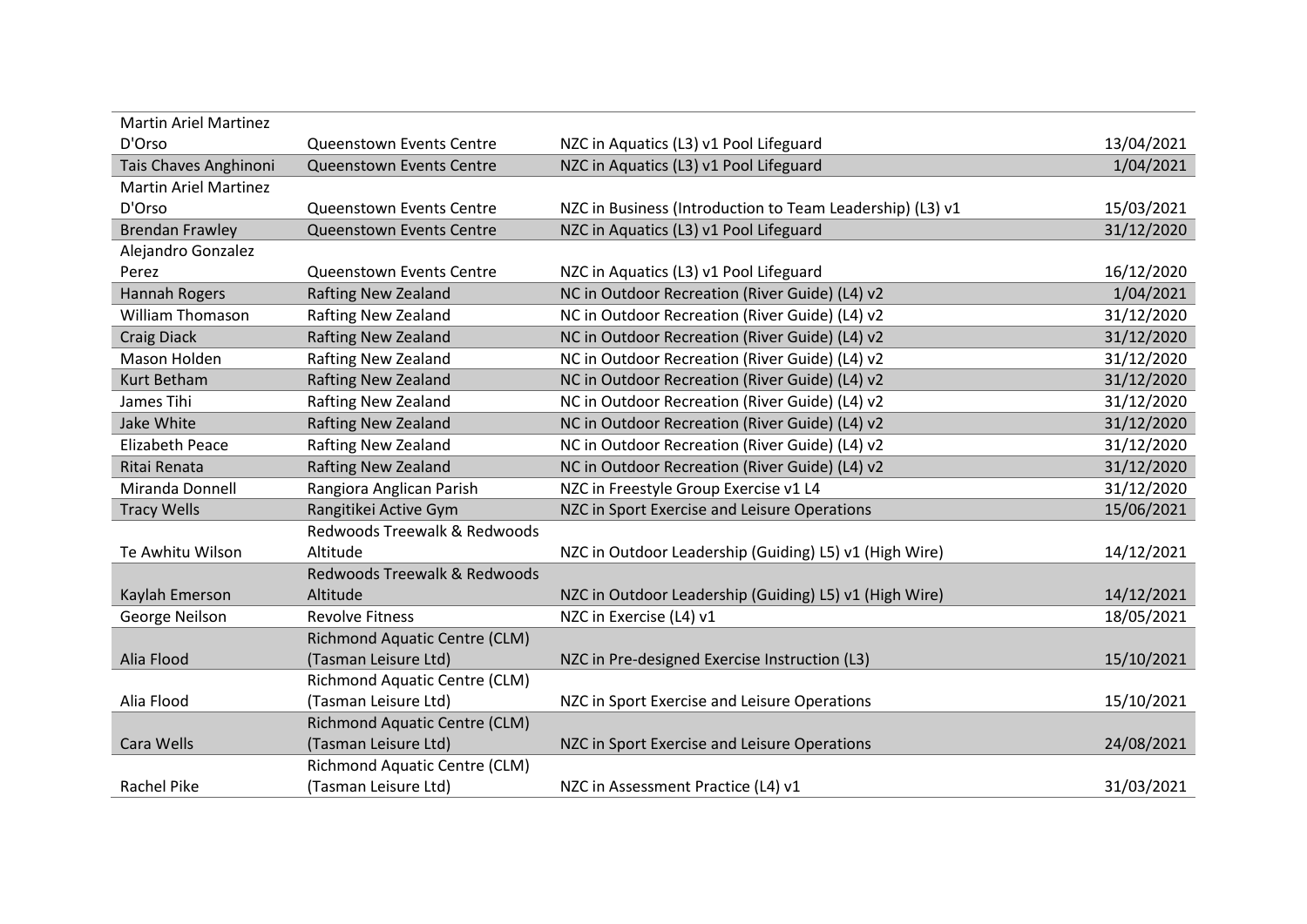|                        | <b>Richmond Aquatic Centre (CLM)</b> |                                                                  |            |
|------------------------|--------------------------------------|------------------------------------------------------------------|------------|
| <b>Odette Petzold</b>  | (Tasman Leisure Ltd)                 | NZC in Exercise (L4) v1                                          | 26/03/2021 |
| Jason Dunlea           | <b>Richmond Scout Group</b>          | NZC in Outdoor Leadership (L4) v1 Abseil                         | 14/07/2021 |
| <b>Caleb Eggers</b>    | <b>Richmond Scout Group</b>          | NZC in Outdoor Leadership (L4) v1 Abseil                         | 14/07/2021 |
| Kiera Inglis           | <b>Richmond Scout Group</b>          | NZC in Outdoor Leadership (L4) v1 Abseil                         | 14/06/2021 |
| Daryl Newton           | <b>Richmond Scout Group</b>          | NZC in Outdoor Leadership (L4) v1 Abseil                         | 11/06/2021 |
| <b>Brent Dunlea</b>    | <b>Richmond Scout Group</b>          | NZC in Outdoor Leadership (L4) v1 Abseil                         | 18/05/2021 |
| Josefin Lerbs          | <b>Richmond Scout Group</b>          | NZC in Outdoor Leadership (L4) v1 Abseil                         | 18/05/2021 |
| Karl Newton            | <b>Richmond Scout Group</b>          | NZC in Outdoor Leadership (L4) v1 Abseil                         | 4/05/2021  |
| Sarah Cowan            | Ride on Blenheim                     | Cycle Skills Instruction (L4) Intermediate Skills (v1)           | 11/06/2021 |
| Jeannie Blakemore      | Ride on Blenheim                     | Cycle Skills Instruction (L4) Intermediate Skills (v1)           | 11/06/2021 |
| Suzanne Binnie         | Ride on Blenheim                     | Cycle Skills Instruction (L4) Intermediate Skills (v1)           | 11/06/2021 |
| Sandra Johnston        | Ride On Nelson                       | Cycle Skills Instruction (L4) Intermediate Skills (v1)           | 21/06/2021 |
| <b>Matthew Spencer</b> | <b>River Valley Ventures</b>         | NC in Outdoor Recreation (River Guide) (L4) v2 Senior Raft Guide | 1/11/2021  |
| Sylvia Downing         | <b>Rize Fitness</b>                  | NZC in Exercise (L4) v1                                          | 9/11/2021  |
| John Cruz              | <b>Rize Fitness</b>                  | NZC in Exercise (L4) v1                                          | 1/11/2021  |
| <b>Matt Foster</b>     | <b>Rize Fitness</b>                  | NZC in Exercise (L4) v1                                          | 7/05/2021  |
|                        | Rotorua Aquatic Centre (CLM)         |                                                                  |            |
| <b>Betty Moulder</b>   | (Rotorua Aquatic Ltd)                | NZC in Business (Administration and Technology) (L3) v1          | 9/11/2021  |
|                        | Rotorua Aquatic Centre (CLM)         |                                                                  |            |
| Sina Pau               | (Rotorua Aquatic Ltd)                | NZC in Tikanga (Mātauranga Māori)(L2) v1                         | 2/09/2021  |
|                        | Rotorua Aquatic Centre (CLM)         |                                                                  |            |
| <b>Taylar Jacobs</b>   | (Rotorua Aquatic Ltd)                | NZC in Aquatics (L3) v1 Pool Lifeguard                           | 31/05/2021 |
|                        | Rotorua Aquatic Centre (CLM)         |                                                                  |            |
| June-Rosemarie Joseph  | (Rotorua Aquatic Ltd)                | NZC in Business (Administration and Technology) (L3) v1          | 18/05/2021 |
|                        | Rotorua Aquatic Centre (CLM)         |                                                                  |            |
| Eileen Adriaansz       | (Rotorua Aquatic Ltd)                | NZC in Business (Administration and Technology) (L3) v1          | 18/05/2021 |
|                        | Rotorua Aquatic Centre (CLM)         |                                                                  |            |
| Luisa Vulu             | (Rotorua Aquatic Ltd)                | NZC in Aquatics (L3) v1 Pool Lifeguard                           | 16/04/2021 |
|                        | Rotorua Aquatic Centre (CLM)         |                                                                  |            |
| Kerewai Shepherd       | (Rotorua Aquatic Ltd)                | NZC in Aquatics (L3) v1 Pool Lifeguard                           | 16/04/2021 |
| Paul van Miert         | Rotorua Lakes Council                | NZC in Entertainment and Event Operations (L3) v1                | 31/12/2020 |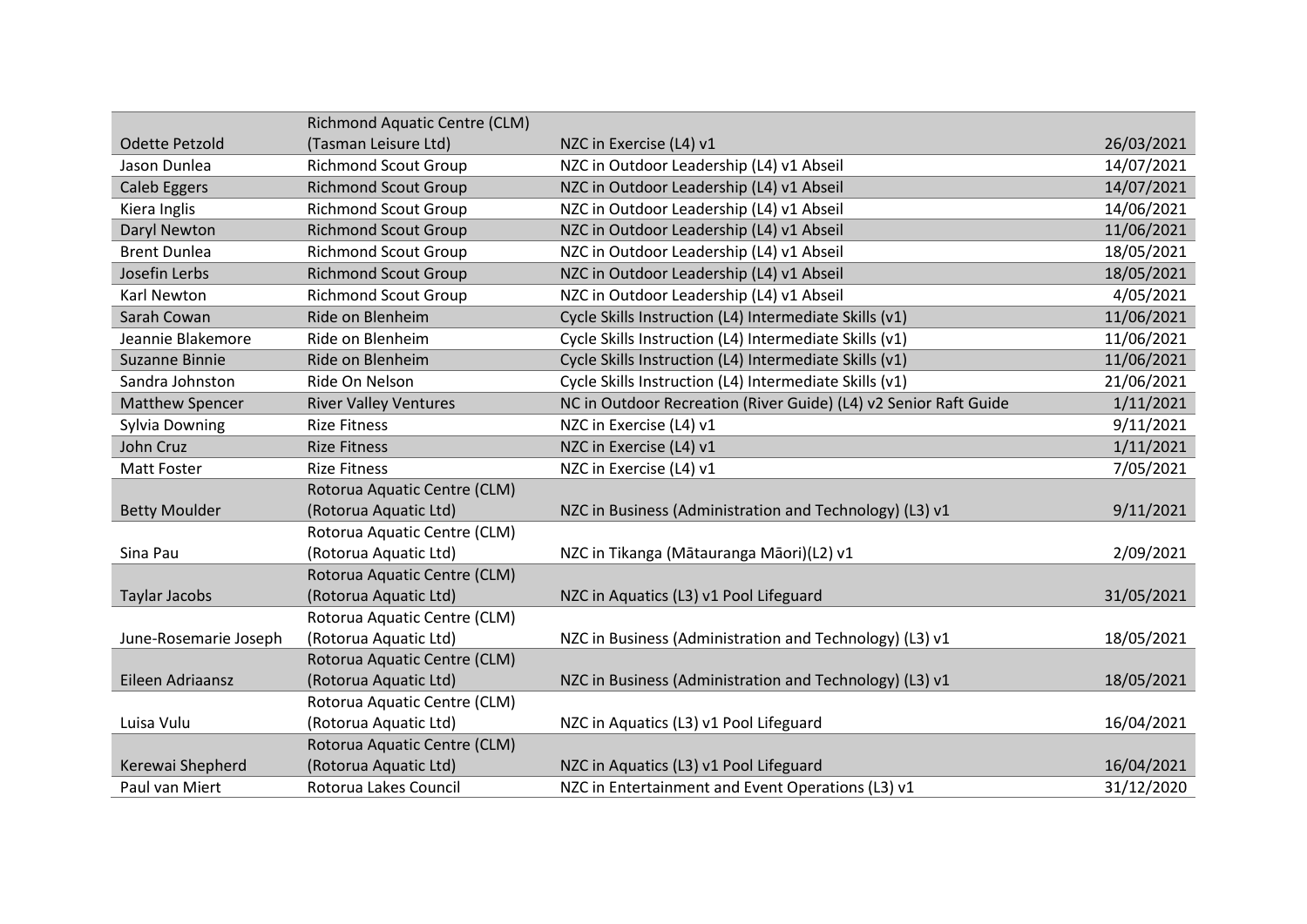| Daniel Blasoni             | Rotorua Lakes Council            | NZC in Entertainment and Event Operations (L3) v1           | 31/12/2020 |
|----------------------------|----------------------------------|-------------------------------------------------------------|------------|
| Kathryn Bell               | Royal New Zealand Police College | NZC in Sport Exercise and Leisure Operations                | 1/12/2021  |
| <b>Michael Merrett</b>     | Royal New Zealand Police College | NZC in Sport Exercise and Leisure Operations                | 23/11/2021 |
| Matiu Kapa                 | Ruapehu Alpine Lifts             | NZC in Avalanche Risk Management (L5) v1                    | 11/12/2020 |
| <b>Thomas Stewart</b>      | Ruapehu Alpine Lifts - Turoa     | NZC in Mountain Facility Operations (L3) v1 Lift Operations | 1/12/2021  |
| Liam Tito-Salive           | Ruapehu Alpine Lifts - Turoa     | NZC in Mountain Facility Operations (L3) v1 Lift Operations | 28/11/2021 |
| Michael Lash               | Ruapehu Alpine Lifts - Turoa     | NZC in Mountain Facility Operations (L3) v1 Lift Operations | 1/11/2021  |
| Jaymee Rice                | Ruapehu Alpine Lifts - Turoa     | NZC in Mountain Facility Operations (L3) v1 Lift Operations | 1/11/2021  |
| <b>Oliver Barnett</b>      | Ruapehu Alpine Lifts - Turoa     | NZC in Mountain Facility Operations (L3) v1 Lift Operations | 1/11/2021  |
| Sam Dearsly                | Ruapehu Alpine Lifts - Turoa     | NZC in Mountain Facility Operations (L3) v1 Lift Operations | 1/11/2021  |
| Leonardo Csore             | Ruapehu Alpine Lifts - Turoa     | NZC in Mountain Facility Operations (L3) v1 Lift Operations | 1/11/2021  |
| <b>Gregory Baanders</b>    | Ruapehu Alpine Lifts - Turoa     | NZC in Mountain Facility Operations (L3) v1 Lift Operations | 1/11/2021  |
| Reef D'Ath-Rukuwai         | Ruapehu Alpine Lifts - Turoa     | NZC in Mountain Facility Operations (L3) v1 Lift Operations | 1/11/2021  |
| Thomas Watson              | Ruapehu Alpine Lifts - Turoa     | NZC in Mountain Facility Operations (L3) v1 Lift Operations | 1/11/2021  |
| <b>Tori Prendergast</b>    | Ruapehu Alpine Lifts - Turoa     | NZC in Mountain Facility Operations (L3) v1 Lift Operations | 1/11/2021  |
| Kupa Pohe                  | Ruapehu Alpine Lifts - Turoa     | NZC in Mountain Facility Operations (L3) v1 Lift Operations | 1/11/2021  |
| Kurt Betham                | Ruapehu Alpine Lifts - Turoa     | NZC in Mountain Facility Operations (L3) v1 Lift Operations | 1/11/2021  |
| Nina Hennig                | Ruapehu Alpine Lifts - Turoa     | NZC in Mountain Facility Operations (L3) v1 Lift Operations | 1/11/2021  |
| <b>Mo Andrews</b>          | Ruapehu Alpine Lifts - Turoa     | NZC in Mountain Facility Operations (L3) v1 Lift Operations | 1/11/2021  |
| Kyan Boadle                | Ruapehu Alpine Lifts - Turoa     | NZC in Mountain Facility Operations (L3) v1 Lift Operations | 1/11/2021  |
| Pierre Lapasset            | Ruapehu Alpine Lifts - Turoa     | NZC in Mountain Facility Operations (L3) v1 Lift Operations | 1/11/2021  |
| Benjamin Lawrence          | Ruapehu Alpine Lifts - Turoa     | NZC in Assessment Practice (L4) v1                          | 31/03/2021 |
| <b>Renee Holton</b>        | Ruapehu Alpine Lifts - Turoa     | NZC in Assessment Practice (L4) v1                          | 31/03/2021 |
| <b>Bronns Wheaton</b>      | Ruapehu Alpine Lifts - Turoa     | NZC in Mountain Facility Operations (L3) v1 Lift Operations | 1/11/2020  |
| Niamh Edginton             | Ruapehu Alpine Lifts - Turoa     | NZC in Mountain Facility Operations (L3) v1 Lift Operations | 1/11/2020  |
| Arley Gower                | Ruapehu Alpine Lifts - Turoa     | NZC in Mountain Facility Operations (L3) v1 Lift Operations | 1/11/2020  |
| Gemma Donovan              | Ruapehu Alpine Lifts - Turoa     | NZC in Mountain Facility Operations (L3) v1 Lift Operations | 1/11/2020  |
| Tia Baker-Hutton           | Ruapehu Alpine Lifts - Turoa     | NZC in Mountain Facility Operations (L3) v1 Lift Operations | 1/11/2020  |
| Nicholas Milne             | Ruapehu Alpine Lifts - Turoa     | NZC in Mountain Facility Operations (L3) v1 Lift Operations | 1/11/2020  |
| Mackenzie Madsen           | Ruapehu Alpine Lifts - Turoa     | NZC in Mountain Facility Operations (L3) v1 Lift Operations | 1/11/2020  |
| <b>Ella Watkins Starrs</b> | Ruapehu Alpine Lifts - Turoa     | NZC in Mountain Facility Operations (L3) v1 Lift Operations | 1/11/2020  |
| Robin Barth                | Ruapehu Alpine Lifts - Turoa     | NZC in Mountain Facility Operations (L3) v1 Lift Operations | 1/11/2020  |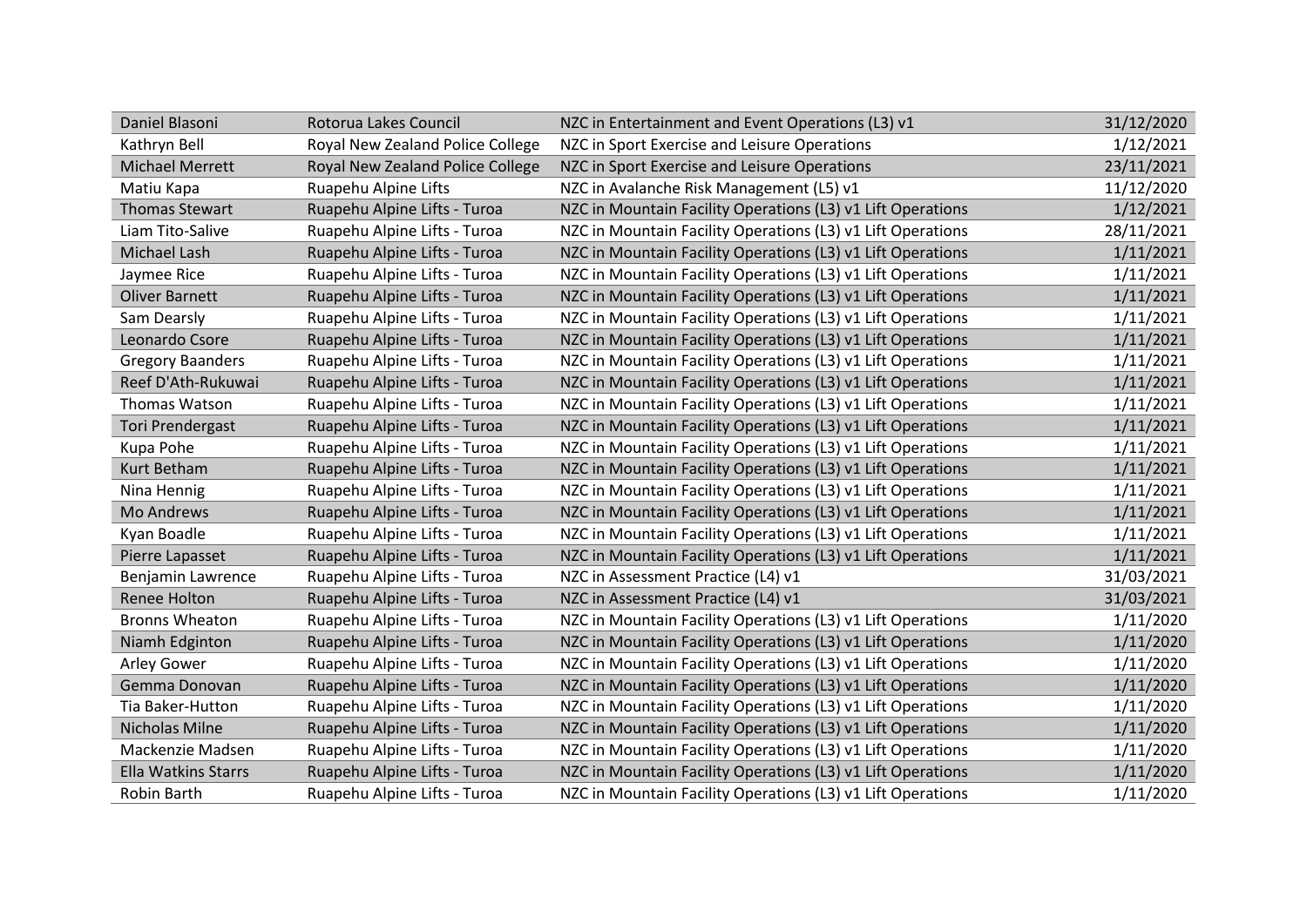| <b>Blake Readman</b>  | Ruapehu Alpine Lifts - Turoa | NZC in Mountain Facility Operations (L3) v1 Lift Operations | 1/11/2020  |
|-----------------------|------------------------------|-------------------------------------------------------------|------------|
| Ella Dunn             | Ruapehu Alpine Lifts - Turoa | NZC in Mountain Facility Operations (L3) v1 Lift Operations | 1/11/2020  |
| Claudia Dolman        | Ruapehu Alpine Lifts - Turoa | NZC in Mountain Facility Operations (L3) v1 Lift Operations | 1/11/2020  |
|                       | Ruapehu Alpine Lifts -       |                                                             |            |
| Jens Mortsell         | Whakapapa                    | NZC in Mountain Facility Operations (L3) v1 Lift Operations | 1/11/2021  |
|                       | Ruapehu Alpine Lifts -       |                                                             |            |
| Robbie Hollander      | Whakapapa                    | NZC in Avalanche Risk Management (L5) v1                    | 25/10/2021 |
|                       | Ruapehu Alpine Lifts -       |                                                             |            |
| Benjamin Haran        | Whakapapa                    | NZC in Mountain Facility Operations (L3) v1 Lift Operations | 25/10/2021 |
|                       | Ruapehu Alpine Lifts -       |                                                             |            |
| Shenay Reardon        | Whakapapa                    | NZC in Mountain Facility Operations (L3) v1 Lift Operations | 25/10/2021 |
|                       | Ruapehu Alpine Lifts -       |                                                             |            |
| Ryan O'Callahan       | Whakapapa                    | NZC in Mountain Facility Operations (L3) v1 Lift Operations | 25/10/2021 |
|                       | Ruapehu Alpine Lifts -       |                                                             |            |
| Ariana Potaka         | Whakapapa                    | NZC in Mountain Facility Operations (L3) v1 Lift Operations | 25/10/2021 |
|                       | Ruapehu Alpine Lifts -       |                                                             |            |
| De-Anna Studer        | Whakapapa                    | NZC in Mountain Facility Operations (L3) v1 Lift Operations | 25/10/2021 |
|                       | Ruapehu Alpine Lifts -       |                                                             |            |
| Serena Finlay         | Whakapapa                    | NZC in Mountain Facility Operations (L3) v1 Lift Operations | 25/10/2021 |
|                       | Ruapehu Alpine Lifts -       |                                                             |            |
| Ayla Attwood          | Whakapapa                    | NZC in Mountain Facility Operations (L3) v1 Lift Operations | 25/10/2021 |
|                       | Ruapehu Alpine Lifts -       |                                                             |            |
| <b>Hamish Stewart</b> | Whakapapa                    | NZC in Mountain Facility Operations (L3) v1 Lift Operations | 25/10/2021 |
|                       | Ruapehu Alpine Lifts -       |                                                             |            |
| Alexandra Davies      | Whakapapa                    | NZC in Mountain Facility Operations (L3) v1 Lift Operations | 25/10/2021 |
|                       | Ruapehu Alpine Lifts -       |                                                             |            |
| Jacob Smith           | Whakapapa                    | NZC in Mountain Facility Operations (L3) v1 Lift Operations | 25/10/2021 |
|                       | Ruapehu Alpine Lifts -       |                                                             |            |
| Andie Dougherty       | Whakapapa                    | NZC in Mountain Facility Operations (L3) v1 Lift Operations | 25/10/2021 |
|                       | Ruapehu Alpine Lifts -       |                                                             |            |
| Tayla Sklenars        | Whakapapa                    | NZC in Mountain Facility Operations (L3) v1 Lift Operations | 25/10/2021 |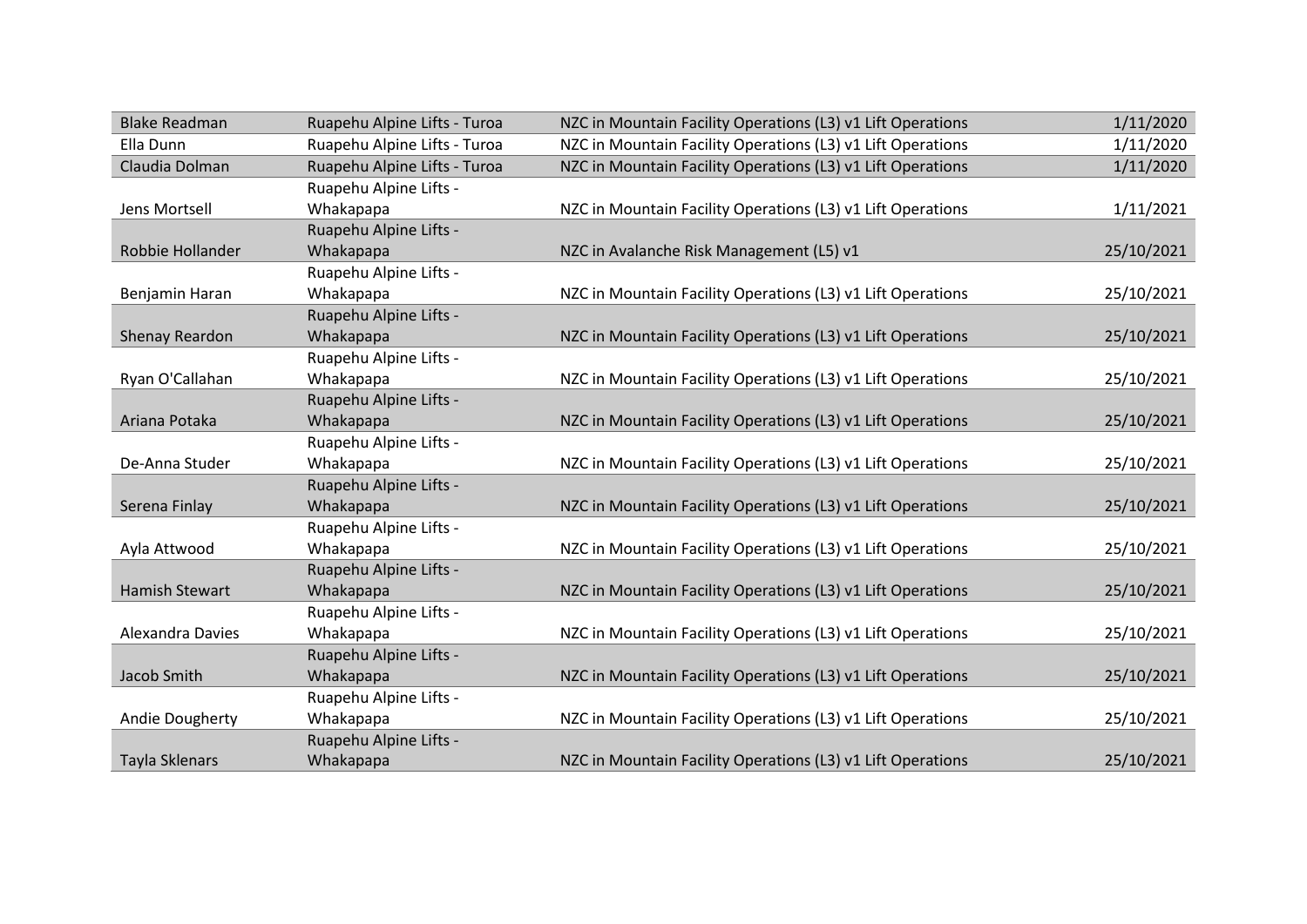|                         | Ruapehu Alpine Lifts -        |                                                             |            |
|-------------------------|-------------------------------|-------------------------------------------------------------|------------|
| Ella Schischka          | Whakapapa                     | NZC in Mountain Facility Operations (L3) v1 Lift Operations | 25/10/2021 |
|                         | Ruapehu Alpine Lifts -        |                                                             |            |
| <b>Jason Matulick</b>   | Whakapapa                     | NZC in Mountain Facility Operations (L3) v1 Lift Operations | 25/10/2021 |
|                         | Ruapehu Alpine Lifts -        |                                                             |            |
| Kayleigh Waller         | Whakapapa                     | NZC in Mountain Facility Operations (L3) v1 Lift Operations | 25/10/2021 |
|                         | Ruapehu Alpine Lifts -        |                                                             |            |
| Scot Salvati            | Whakapapa                     | NZC in Mountain Facility Operations (L3) v1 Lift Operations | 25/10/2021 |
|                         | Ruapehu Alpine Lifts -        |                                                             |            |
| Elleina Andrews         | Whakapapa                     | NZC in Mountain Facility Operations (L3) v1 Lift Operations | 25/10/2021 |
|                         | Ruapehu Alpine Lifts -        |                                                             |            |
| Sean Gouk               | Whakapapa                     | NZC in Mountain Facility Operations (L3) v1 Lift Operations | 25/10/2021 |
|                         | Ruapehu Alpine Lifts -        |                                                             |            |
| <b>Blair Watson</b>     | Whakapapa                     | NZC in Avalanche Risk Management (L5) v1                    | 1/09/2021  |
| John Hall               | Rugbytots                     | NZC in Sport Coaching (L3) v1                               | 31/12/2020 |
| Glen Mortensen          | Saint Kentigern College       | NZC in Entertainment and Event Operations (L3) v1           | 31/12/2020 |
| <b>Justin Blacklock</b> | Search The Way Ltd            | NZC in Assessment Practice (L4) v1                          | 31/03/2021 |
| Amy Wright              | Selwyn Aquatic Centre         | NZC in Aquatics (L3) v1 Swim and Water Safety Teacher       | 1/12/2021  |
| Samantha Lovelady-      |                               |                                                             |            |
| Smith                   | Selwyn Aquatic Centre         | NZC in Aquatics (L3) v1 Swim and Water Safety Teacher       | 1/12/2021  |
| Carli Potgieter         | Selwyn Aquatic Centre         | NZC in Aquatics (L3) v1 Swim and Water Safety Teacher       | 19/11/2021 |
| Amelia Dowd             | Selwyn Aquatic Centre         | NZC in Aquatics (L3) v1 Swim and Water Safety Teacher       | 9/11/2021  |
| Emma Blake              | Selwyn Aquatic Centre         | NZC in Aquatics (L3) v1 Swim and Water Safety Teacher       | 29/09/2021 |
| <b>Brooke Pinteric</b>  | Selwyn Aquatic Centre         | NZC in Aquatics (L3) v1 Swim and Water Safety Teacher       | 1/09/2021  |
| Joanna Pitkethley       | Selwyn Aquatic Centre         | NZC in Aquatics (L3) v1 Swim and Water Safety Teacher       | 1/09/2021  |
| <b>Trent Burns</b>      | Selwyn Aquatic Centre         | NZC in Aquatics (L3) v1 Pool Lifeguard                      | 1/07/2021  |
| Jennifer Green          | Selwyn Aquatic Centre         | NZC in Aquatics (L3) v1 Swim and Water Safety Teacher       | 22/04/2021 |
| Joanne Sutherland       | Selwyn Aquatic Centre         | NZC in Aquatics (L3) v1 Swim and Water Safety Teacher       | 16/12/2020 |
| Gemma Hickson           | Selwyn District Council       | NZC in Aquatics (L3) v1 Swim and Water Safety Teacher       | 16/07/2021 |
| Jesper Moritzen         | Showbiz Christchurch          | NZC in Entertainment and Event Operations (L3) v1           | 31/12/2020 |
| Amanda Gilmore          | Skills Active Aotearoa        | NZC in Sport Exercise and Leisure Operations                | 1/12/2021  |
| <b>Nicholas Parke</b>   | <b>Skills Active Aotearoa</b> | NZC in Sport Exercise and Leisure Operations                | 30/11/2021 |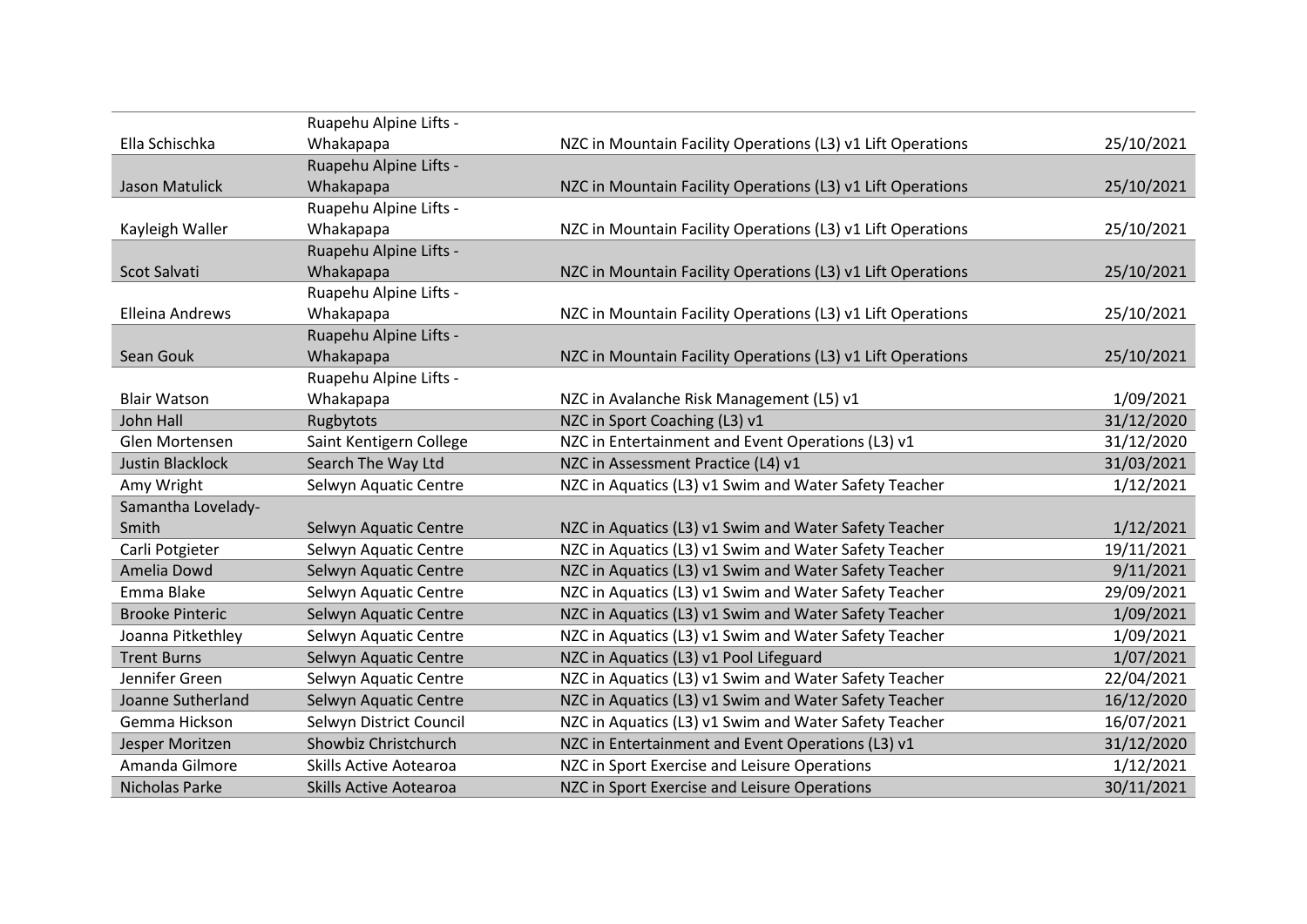| <b>Philip Seed</b>          | <b>Skills Active Aotearoa</b>    | NZC in Sport Exercise and Leisure Operations                            | 25/11/2021 |
|-----------------------------|----------------------------------|-------------------------------------------------------------------------|------------|
| Nathan Waitai               | <b>Skills Active Aotearoa</b>    | NZC in Māori Business and Management (L3) v1                            | 24/09/2021 |
| <b>Wesley Hind</b>          | Skills Active Aotearoa           | NZC in Sport Exercise and Leisure Operations                            | 22/06/2021 |
| <b>Philip Potter</b>        | <b>Skills Active Aotearoa</b>    | NZC in Sport Exercise and Leisure Operations                            | 22/06/2021 |
| Nathan Waitai               | <b>Skills Active Aotearoa</b>    | NZC in Sport Exercise and Leisure Operations                            | 22/06/2021 |
| Emma Ramsay Brown           | <b>Skills Active Aotearoa</b>    | NZC in Tikanga (Mātauranga Māori)(L2) v1                                | 22/06/2021 |
| Nathan Waitai               | Skills Active Aotearoa           | NZC in Tikanga (Mātauranga Māori)(L2) v1                                | 1/04/2021  |
| Mark Rayward                | <b>Skills Active Aotearoa</b>    | NZC in Assessment Practice (L4) v1                                      | 31/03/2021 |
| <b>Esther McLaren Noble</b> | Skills Active Aotearoa           | NZC in Sport Exercise and Leisure Operations                            | 31/12/2020 |
| Jacinta Handscomb           | <b>Skills Active Aotearoa</b>    | NZC in Business (Administration and Technology) (L3) v1                 | 31/12/2020 |
| Kayne Duggan                | Snap Fitness Invercargill        | NZC in Exercise (L4) v1                                                 | 19/08/2021 |
| Rachel Wyatt                | Snap Fitness Johnsonville        | NZC in Sport Exercise and Leisure Operations                            | 11/03/2021 |
| Marius Tonu'u               | Snap Fitness Mt Wellington       | NZC in Exercise (L4) v1                                                 | 9/09/2021  |
| Emilio Munoz Miranda        | Snap Fitness New Brighton        | NZC in Exercise (L4) v1                                                 | 15/06/2021 |
| Caitlin Kearns              | Snap Fitness Oamaru              | NZC in Exercise (L4) v1                                                 | 9/11/2021  |
| Luke Slotemaker             | Snap Fitness Richmond            | NZC in Exercise (L4) v1                                                 | 19/11/2021 |
| <b>Hamish Farrell</b>       | Snap Fitness Silverdale          | NZC in Exercise (L4) v1                                                 | 9/11/2021  |
| Jordan Berry                | Snap Fitness Te Aro              | NZC in Exercise (L4) v1                                                 | 31/12/2020 |
| Mary Lee                    | Snow Farm                        | NZC in Introductory Snowschool Instruction (Applied) (L4) Cross-country | 1/12/2021  |
| Katerina Maluschnig         | <b>Snow Farm</b>                 | NZC in Introductory Snowschool Instruction (Applied) (L4) Cross-country | 1/12/2021  |
| <b>Hildegard Kiesow</b>     | Snow Farm                        | NZC in Introductory Snowschool Instruction (Applied) (L4) Cross-country | 1/12/2021  |
| Anita Hallberg              | <b>Snow Farm</b>                 | NZC in Introductory Snowschool Instruction (Applied) (L4) Cross-country | 1/12/2021  |
| Janet Blueggel              | Snow Farm                        | NZC in Introductory Snowschool Instruction (Applied) (L4) Cross-country | 1/11/2021  |
| Alice Moran                 | <b>Snow Farm</b>                 | NZC in Introductory Snowschool Instruction (Applied) (L4) Cross-country | 23/09/2021 |
| Mischa Schlatter            | <b>Snowcentre Newmarket</b>      | NZC in Snowsport Equipment (L4) v1 Bootfitting                          | 13/04/2021 |
| <b>Madison Bayliss</b>      | Sockburn Swim Club               | NZC in Aquatics (L3) v1 Swim and Water Safety Teacher                   | 31/12/2020 |
| Jason Woolf                 | Sole Lab Ltd                     | NZC in Snowsport Equipment (L4) v1 Bootfitting                          | 26/03/2021 |
| <b>David Thomas</b>         | South Otago High School          | NZC in Tikanga (Mātauranga Māori)(L2) v1                                | 17/08/2021 |
| Thomas Gordon               | Southern Lights and Services Ltd | NZC in Entertainment and Event Operations (L3) v1                       | 4/05/2021  |
| Jason Wilson                | Southern Zone NZRL - Canterbury  | NZC in Sport Officiating (L3) v1                                        | 7/05/2021  |
|                             | Southern Zone NZRL - Grey        |                                                                         |            |
| Gene Wilson                 | District                         | NZC in Sport Coaching (L3) v1                                           | 27/07/2021 |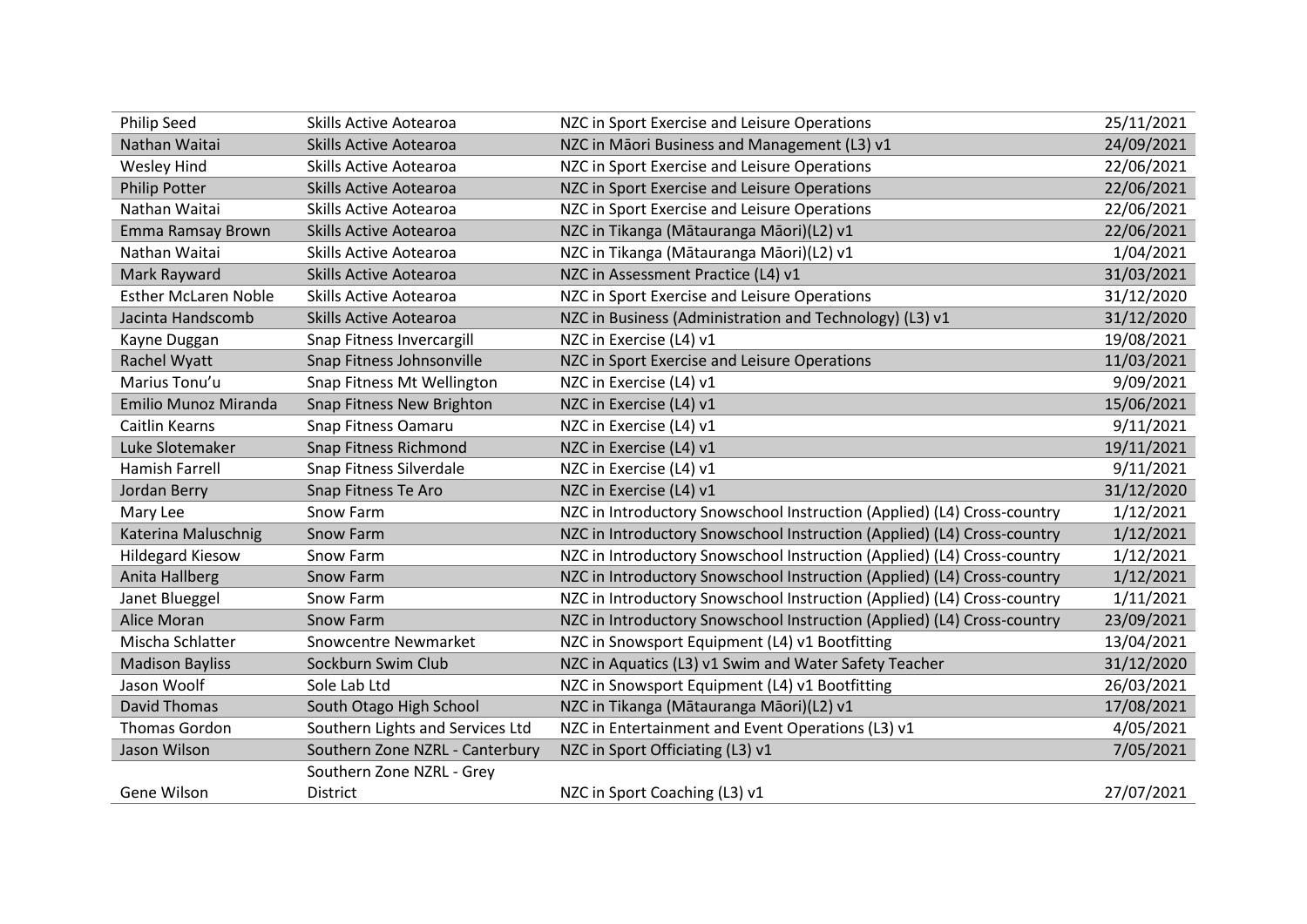|                            | Southern Zone NZRL - Grey          |                                                             |            |
|----------------------------|------------------------------------|-------------------------------------------------------------|------------|
| Callum Donaldson           | <b>District</b>                    | NZC in Business (Introduction to Team Leadership) (L3) v1   | 31/12/2020 |
|                            | Southland Aquatic Centre - Splash  |                                                             |            |
| <b>Tyler Day</b>           | Palace (Invercargill City Council) | NZC in Aquatics (L3) v1 Pool Lifeguard                      | 2/12/2021  |
| Isaac Sancho da Silva      | Southland Aquatic Centre - Splash  |                                                             |            |
| Lopes                      | Palace (Invercargill City Council) | NZC in Aquatics (L3) v1 Pool Lifeguard                      | 25/06/2021 |
|                            | Southland Aquatic Centre - Splash  |                                                             |            |
| Mikayla Oliver             | Palace (Invercargill City Council) | NZC in Aquatics (L3) v1 Pool Lifeguard                      | 14/06/2021 |
|                            | Southland Aquatic Centre - Splash  |                                                             |            |
| Etsuko Yoshino             | Palace (Invercargill City Council) | NZC in Aquatics (L3) v1 Swim and Water Safety Teacher       | 16/05/2021 |
|                            | Southland Aquatic Centre - Splash  |                                                             |            |
| Victoria Cosgriff          | Palace (Invercargill City Council) | NZC in Aquatics (L3) v1 Pool Lifeguard                      | 28/03/2021 |
|                            | Southland Aquatic Centre - Splash  |                                                             |            |
| Rafito Priesa              | Palace (Invercargill City Council) | NZC in Aquatics (L3) v1 Pool Lifeguard                      | 26/03/2021 |
|                            | Southland Aquatic Centre - Splash  |                                                             |            |
| Rafito Priesa              | Palace (Invercargill City Council) | NZC in Aquatics (L3) v1 Swim and Water Safety Teacher       | 27/02/2021 |
|                            | Southland Aquatic Centre - Splash  |                                                             |            |
| Masada Ernst               | Palace (Invercargill City Council) | NZC in Aquatics (L3) v1 Pool Lifeguard                      | 31/12/2020 |
|                            | Southland Aquatic Centre - Splash  |                                                             |            |
| Klavdiya Chernenko         | Palace (Invercargill City Council) | NZC in Aquatics (L3) v1 Swim and Water Safety Teacher       | 23/11/2020 |
| <b>Blaise Houston-Amor</b> | Sport Bay of Plenty - Tauranga     | Cycle Skills Instruction (L4) Advanced Skills (v1)          | 31/12/2020 |
| <b>Buddy Meyer</b>         | Sport Bay of Plenty - Tauranga     | Cycle Skills Instruction (L4) Advanced Skills (v1)          | 31/12/2020 |
| Raewyn Tanner              | Sport Bay of Plenty - Tauranga     | NZC in Freestyle Group Exercise v1 L4                       | 18/12/2020 |
| Victoria Saunders          | Sport Gisborne                     | NZC in Exercise (L4) v1                                     | 9/09/2021  |
| Sarah Cook                 | Sport Hawkes Bay                   | Cycle Skills Instruction (L4) Intermediate Skills (v1)      | 31/12/2020 |
| <b>Timothy Motu</b>        | Sport Hawkes Bay                   | NZC in Tikanga (Mātauranga Māori)(L2) v1                    | 31/12/2020 |
| <b>Claire Hanse</b>        | Sport Hawkes Bay                   | NZC in Outdoor Leadership (L4) v1 Mountain Biking (Grade 2) | 31/12/2020 |
| Amanda Lemalu              | Sport Hawkes Bay                   | NZC in Tikanga (Mātauranga Māori)(L2) v1                    | 31/12/2020 |
| Maree Nilsen               | Sport Hawkes Bay                   | NZC in Outdoor Leadership (L4) v1 Mountain Biking (Grade 2) | 31/12/2020 |
| Eana Young                 | Sport Hawkes Bay                   | NZC in Tikanga (Mātauranga Māori)(L2) v1                    | 31/12/2020 |
| <b>Amanda MacInnes</b>     | Sport Hawkes Bay                   | NZC in Freestyle Group Exercise v1 L4                       | 31/12/2020 |
| Janine Emerson             | Sport Hawkes Bay                   | Cycle Skills Instruction (L4) Intermediate Skills (v1)      | 31/12/2020 |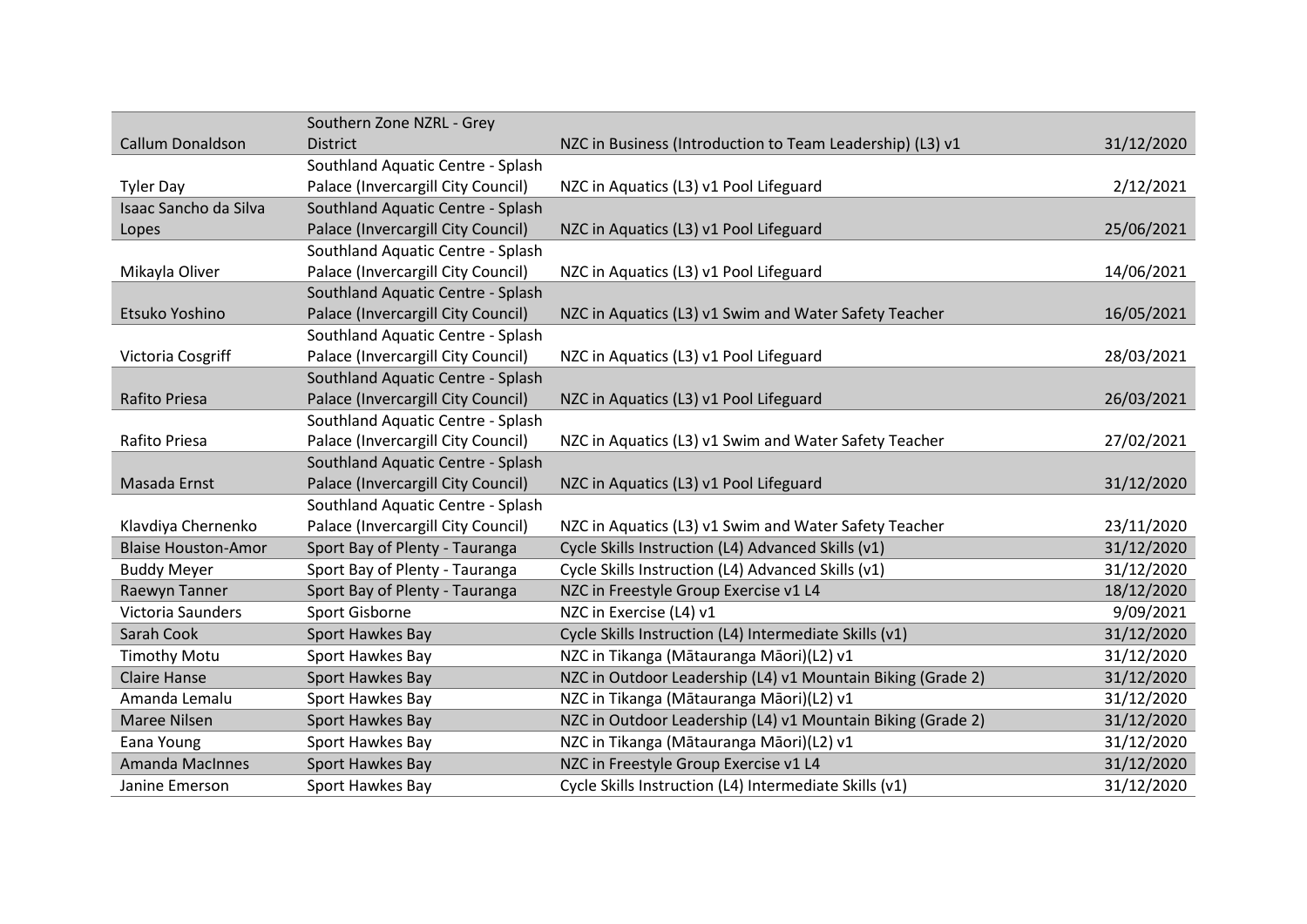| Rachel Gunson          | Sport Hawkes Bay                  | NZC in Exercise (L4) v1                                | 23/12/2020 |
|------------------------|-----------------------------------|--------------------------------------------------------|------------|
| <b>Trinton Latter</b>  | Sport Manawatu                    | Cycle Skills Instruction (L4) Intermediate Skills (v1) | 1/12/2021  |
| Andre Hetariki         | Sport Manawatu                    | Cycle Skills Instruction (L4) Intermediate Skills (v1) | 16/04/2021 |
|                        | Sport Taranaki (Taranaki Sports   |                                                        |            |
| Larnee Wallace         | Trust)                            | NZC in Tikanga (Mātauranga Māori)(L2) v1               | 31/12/2020 |
|                        | Sport Tasman - Motueka            |                                                        |            |
| Geordan Lawrence       | <b>Recreation Centre</b>          | NZC in Sport Coaching (L3) v1                          | 19/11/2021 |
|                        | Sport Tasman - Motueka            |                                                        |            |
| Dearna Dadson          | <b>Recreation Centre</b>          | NZC in Sport Exercise and Leisure Operations           | 19/11/2021 |
|                        | Sport Tasman - Motueka            |                                                        |            |
| <b>Madison Wheki</b>   | <b>Recreation Centre</b>          | NZC in Sport Coaching (L3) v1                          | 9/11/2021  |
|                        | Sport Tasman - Motueka            |                                                        |            |
| Sequoia Gill           | <b>Recreation Centre</b>          | NZC in Sport Exercise and Leisure Operations           | 9/11/2021  |
|                        | Sport Tasman - Motueka            |                                                        |            |
| <b>Stefan Laing</b>    | <b>Recreation Centre</b>          | NZC in Aquatics (L3) v1 Pool Lifeguard                 | 31/12/2020 |
| <b>Brodie Maru</b>     | Sport Tasman - Nelson             | NZC in Sport Exercise and Leisure Operations           | 17/09/2021 |
| <b>Timothy Barnes</b>  | Sport Tasman - Nelson             | NZC in Exercise (L4) v1                                | 18/12/2020 |
| Mary-Ann McNatty       | Sport Tasman - Richmond           | NZC in Sport Exercise and Leisure Operations           | 8/07/2020  |
| <b>Fraser Falconer</b> | <b>St James Theatre Gore</b>      | NZC in Entertainment and Event Operations (L3) v1      | 1/12/2021  |
| Paul McPhail           | <b>St James Theatre Gore</b>      | NZC in Entertainment and Event Operations (L3) v1      | 27/07/2021 |
| Matthew de Jong        | St Peter's College (Gore)         | NZC in Outdoor Leadership (L4) v1 Abseil               | 3/12/2021  |
| Georgina Kervin        | St Peter's School (Cambridge)     | NZC in Aquatics (L3) v1 Swim and Water Safety Teacher  | 24/11/2021 |
| David Bevan            | St Peter's School (Cambridge)     | NZC in Aquatics (L3) v1 Pool Lifeguard                 | 12/03/2021 |
| Theresa Klaassen       | <b>Stage Door Performing Arts</b> | NZC in Entertainment and Event Operations (L3) v1      | 15/06/2021 |
| Cayla Jeffray          | <b>Stage Door Performing Arts</b> | NZC in Entertainment and Event Operations (L3) v1      | 11/03/2021 |
| Judith Jeffray         | <b>Stage Door Performing Arts</b> | NZC in Entertainment and Event Operations (L3) v1      | 31/12/2020 |
|                        | Stanmore Bay Pools and Leisure    |                                                        |            |
| <b>Thomas Hinge</b>    | Centre                            | NZC in Pre-choreographed Group Exercise L3 v1          | 1/04/2021  |
|                        | Stanmore Bay Pools and Leisure    |                                                        |            |
| Claudia Fowlie         | Centre                            | NZC in Pre-choreographed Group Exercise L3 v1          | 11/03/2021 |
|                        | Stanmore Bay Pools and Leisure    |                                                        |            |
| <b>Hannah Miller</b>   | Centre                            | NZC in Pre-choreographed Group Exercise L3 v1          | 11/03/2021 |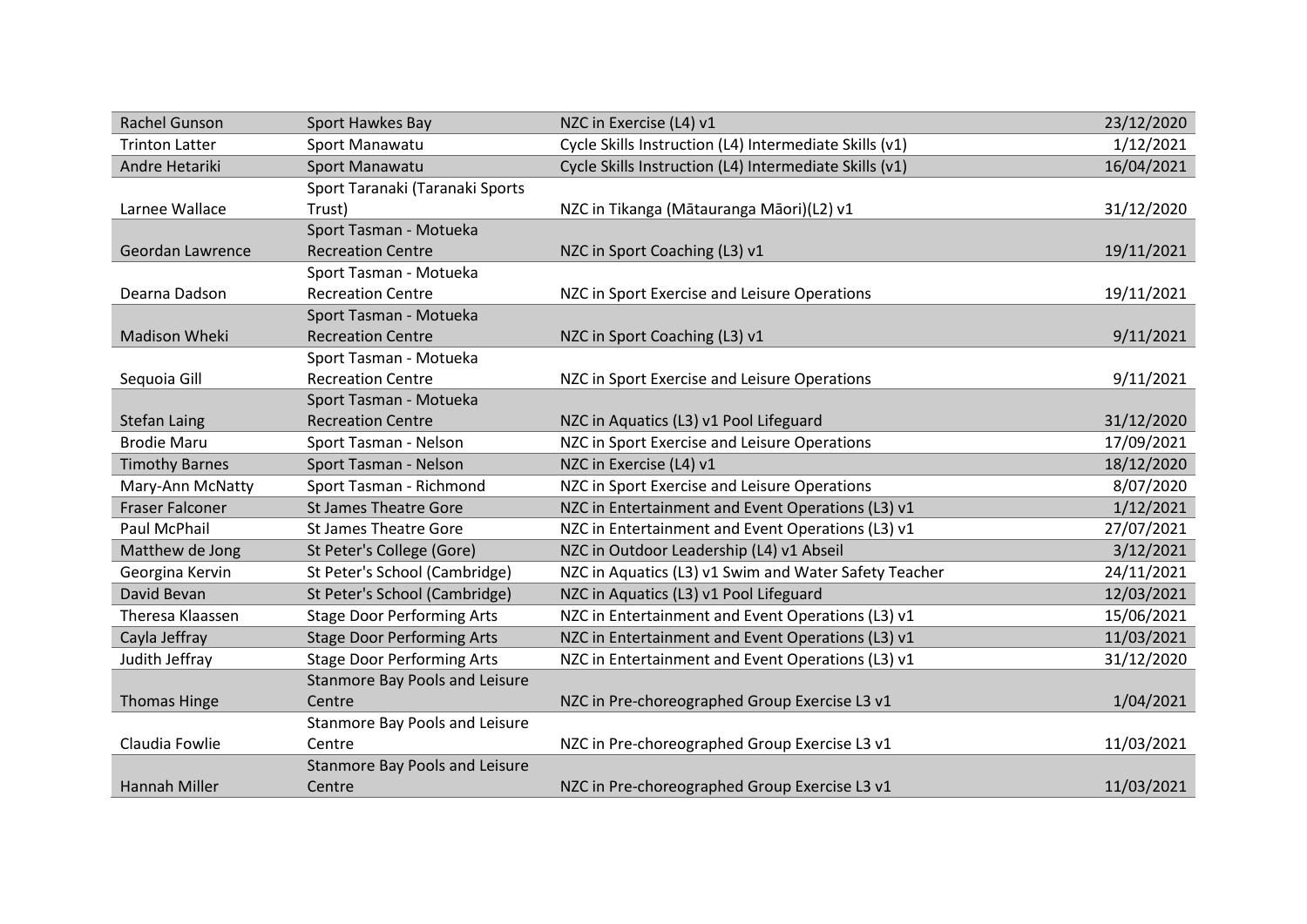| Abby Dutton              | Studio Glow Ltd              | NZC in Exercise (L4) v1                                | 30/11/2021 |
|--------------------------|------------------------------|--------------------------------------------------------|------------|
| Holly Francis-Roberson   | <b>Studio Holly Roberson</b> | NZC in Exercise (L4) v1                                | 16/07/2021 |
| <b>Mauro Bender Dal</b>  |                              |                                                        |            |
| <b>Bosco</b>             | Surf Sup Kayaks Ltd          | NC in Outdoor Recreation (Leadership) (L3) v1 Kayaking | 31/12/2020 |
| <b>Katrina Millar</b>    | Surf Sup Kayaks Ltd          | NC in Outdoor Recreation (Leadership) (L3) v1 Kayaking | 31/12/2020 |
| Lai-Wan Reynolds         | Swimgym Howick               | NZC in Aquatics (L3) v1 Swim and Water Safety Teacher  | 29/09/2021 |
| <b>Fiona Grigg</b>       | Swimgym Howick               | NZC in Aquatics (L3) v1 Swim and Water Safety Teacher  | 1/09/2021  |
| Jimmy Olsen              | Swimgym Howick               | NZC in Aquatics (L3) v1 Swim and Water Safety Teacher  | 1/09/2021  |
| Jin Mi Barrett           | Swimgym Lloyd Elsmore        | NZC in Aquatics (L3) v1 Swim and Water Safety Teacher  | 21/06/2021 |
| Barbara Moeller          | Swimgym Lloyd Elsmore        | NZC in Aquatics (L3) v1 Swim and Water Safety Teacher  | 15/06/2021 |
| Sarita Hetherington      | Swimgym Papatoetoe           | NZC in Aquatics (L3) v1 Swim and Water Safety Teacher  | 31/12/2020 |
| Anahita Mistry           | Swimgym Papatoetoe           | NZC in Aquatics (L3) v1 Swim and Water Safety Teacher  | 16/12/2020 |
| <b>Celeste Quennell</b>  | Swimgym Papatoetoe           | NZC in Aquatics (L3) v1 Swim and Water Safety Teacher  | 12/12/2020 |
| Mae Byrne                | SwimTastic Limited           | NZC in Aquatics (L3) v1 Swim and Water Safety Teacher  | 25/11/2021 |
| Elizabeth Lightfoot      | SwimTastic Limited           | NZC in Aquatics (L3) v1 Swim and Water Safety Teacher  | 15/10/2021 |
| Nicholas Bone            | SwimTastic Limited           | NZC in Aquatics (L3) v1 Swim and Water Safety Teacher  | 1/09/2021  |
| <b>Charlotte Thomas-</b> |                              |                                                        |            |
| Kircher                  | SwimTastic Limited           | NZC in Aquatics (L3) v1 Swim and Water Safety Teacher  | 1/09/2021  |
| Nicola Adams             | SwimTastic Limited           | NZC in Aquatics (L3) v1 Swim and Water Safety Teacher  | 1/09/2021  |
| Stefan Jans              | SwimTastic Limited           | NZC in Aquatics (L3) v1 Swim and Water Safety Teacher  | 1/09/2021  |
| Mark Bone                | SwimTastic Limited           | NZC in Aquatics (L3) v1 Swim and Water Safety Teacher  | 1/09/2021  |
| <b>Charlotte Ewens</b>   | <b>SwimTastic Limited</b>    | NZC in Aquatics (L3) v1 Swim and Water Safety Teacher  | 1/09/2021  |
| Erinn Burke              | Taieri Swim Club             | NZC in Aquatics (L3) v1 Swim and Water Safety Teacher  | 9/09/2021  |
| Loni Martin              | <b>Taihape Fitness Club</b>  | NC in Fitness (Exercise Consultant) (L3) v2            | 31/12/2020 |
| Karen Nicholls           | <b>Taihape Swim Centre</b>   | NZC in Assessment Practice (L4) v1                     | 11/03/2021 |
| Allan Day                | Taranaki Kids Sports Trust   | Cycle Skills Instruction (L4) Intermediate Skills (v1) | 1/12/2021  |
| Julie Roe                | Taranaki Kids Sports Trust   | Cycle Skills Instruction (L4) Intermediate Skills (v1) | 1/12/2021  |
| <b>Michael Pillette</b>  | Taranaki Kids Sports Trust   | Cycle Skills Instruction (L4) Intermediate Skills (v1) | 1/12/2021  |
| Selwyn Brown             | Taranaki Kids Sports Trust   | Cycle Skills Instruction (L4) Intermediate Skills (v1) | 1/12/2021  |
| Anne Johnson             | Taranaki Kids Sports Trust   | Cycle Skills Instruction (L4) Intermediate Skills (v1) | 1/12/2021  |
| Michael Lash             | <b>Tasman Rugby Union</b>    | NZC in Sport Officiating (L3) v1                       | 31/12/2020 |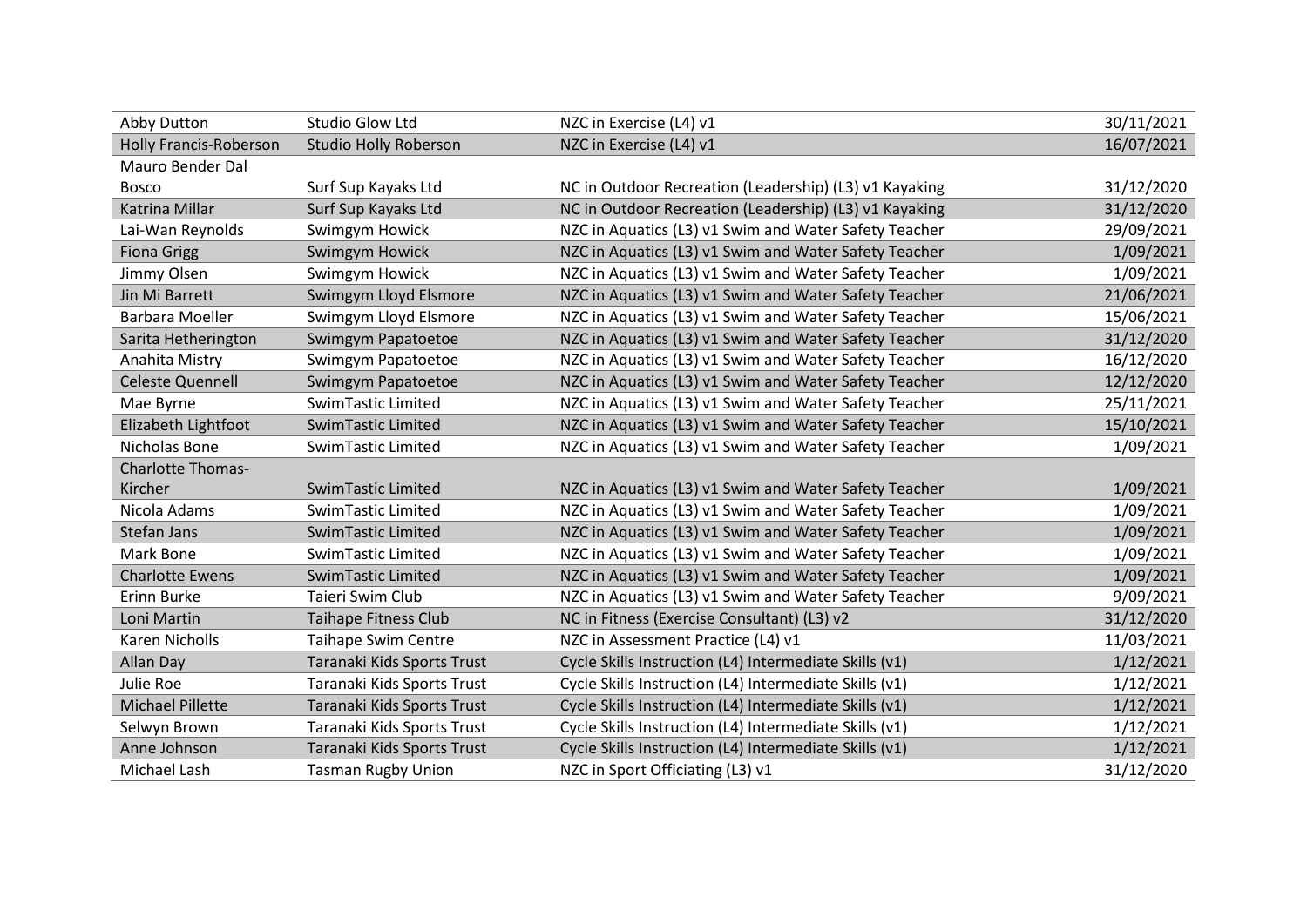|                             | Taumarunui Youth and                |                                                        |            |
|-----------------------------|-------------------------------------|--------------------------------------------------------|------------|
| Meretini Blackman           | <b>Community Trust</b>              | NZC in Exercise (L4) v1                                | 22/04/2021 |
| Susan Osland                | <b>Taupo District Council</b>       | Cycle Skills Instruction (L4) Advanced Skills (v1)     | 31/12/2020 |
| Sarah Wraight               | <b>Taupo District Council</b>       | Cycle Skills Instruction (L4) Advanced Skills (v1)     | 31/12/2020 |
| <b>Bernhard Chrustowski</b> | <b>Taupo District Council</b>       | Cycle Skills Instruction (L4) Advanced Skills (v1)     | 31/12/2020 |
| Cathryn Oldfield            | <b>Taupo District Council</b>       | Cycle Skills Instruction (L4) Advanced Skills (v1)     | 31/12/2020 |
| Amy Masters                 | <b>Taupo District Council</b>       | Cycle Skills Instruction (L4) Intermediate Skills (v1) | 31/12/2020 |
| Patricia Gledhill           | Te Pou Auckland Limited             | NZC in Tikanga (Mātauranga Māori)(L2) v1               | 11/06/2021 |
| Talya Postelnik             | Te Pou Auckland Limited             | NZC in Tikanga (Mātauranga Māori)(L2) v1               | 11/06/2021 |
| <b>Fiona Dempster</b>       | Te Pou Auckland Limited             | NZC in Tikanga (Mātauranga Māori)(L2) v1               | 4/05/2021  |
| <b>Colleen Mantle</b>       | Te Pou Wellington Limited           | NZC in Māori Business and Management (L3) v1           | 9/07/2021  |
| Tanya Cook                  | Te Pou Wellington Limited           | NZC in Māori Business and Management (L3) v1           | 11/06/2021 |
| Susanna Hauwaho             | Te Pou Wellington Limited           | NZC in Tikanga (Mātauranga Māori)(L2) v1               | 26/05/2021 |
| <b>Hannah Simmonds</b>      | Te Pou Wellington Limited           | NZC in Tikanga (Mātauranga Māori)(L2) v1               | 26/05/2021 |
| <b>Patrice Dennis</b>       | Te Pou Wellington Limited           | NZC in Tikanga (Mātauranga Māori)(L2) v1               | 26/05/2021 |
| Sarah Bruce                 | Te Pou Wellington Limited           | NZC in Tikanga (Mātauranga Māori)(L2) v1               | 26/05/2021 |
| Eboni-Lee Siueva            | Te Pou Wellington Limited           | NZC in Māori Business and Management (L3) v1           | 7/05/2021  |
| Heather Kongs-Taylor        | Te Pou Wellington Limited           | NZC in Tikanga (Mātauranga Māori)(L2) v1               | 7/05/2021  |
|                             | Te Rauparaha Arena - PCC            |                                                        |            |
| <b>Nathan Collins</b>       | Aquatics                            | NZC in Aquatics (L3) v1 Pool Lifeguard                 | 1/12/2021  |
|                             | Te Rauparaha Arena - PCC            |                                                        |            |
| Jonathan Griffith           | Aquatics                            | NZC in Aquatics (L3) v1 Pool Lifeguard                 | 1/12/2021  |
|                             | Te Rauparaha Arena - PCC            |                                                        |            |
| Anna Martin                 | Aquatics                            | NZC in Aquatics (L3) v1 Pool Lifeguard                 | 16/12/2020 |
| James Owen                  | Team CP Ltd                         | NZC in Exercise (L4) v1                                | 16/04/2021 |
| Erica Stedman               | <b>Team Tash Training Ltd</b>       | NZC in Exercise (L4) v1                                | 7/12/2020  |
| Joshua Starrenburg          | <b>Teapot Valley Christian Camp</b> | NZC in Assistant Outdoor Leadership (L3) v1            | 24/06/2021 |
| <b>Jack Randall</b>         | <b>Tekapo Springs</b>               | NZC in Aquatics (L3) v1 Pool Lifeguard                 | 10/12/2021 |
| <b>Helen Amey</b>           | The Achievement Room                | NZC in Sport Exercise and Leisure Operations           | 26/03/2021 |
| Abby Hurley                 | The Bike Team                       | Cycle Skills Instruction (L4) Intermediate Skills (v1) | 27/07/2021 |
| Sophie Brooke               | The Bike Team                       | Cycle Skills Instruction (L4) Intermediate Skills (v1) | 2/07/2021  |
| <b>Michael Harding</b>      | The Court Theatre                   | NZC in Entertainment and Event Operations (L3) v1      | 24/11/2020 |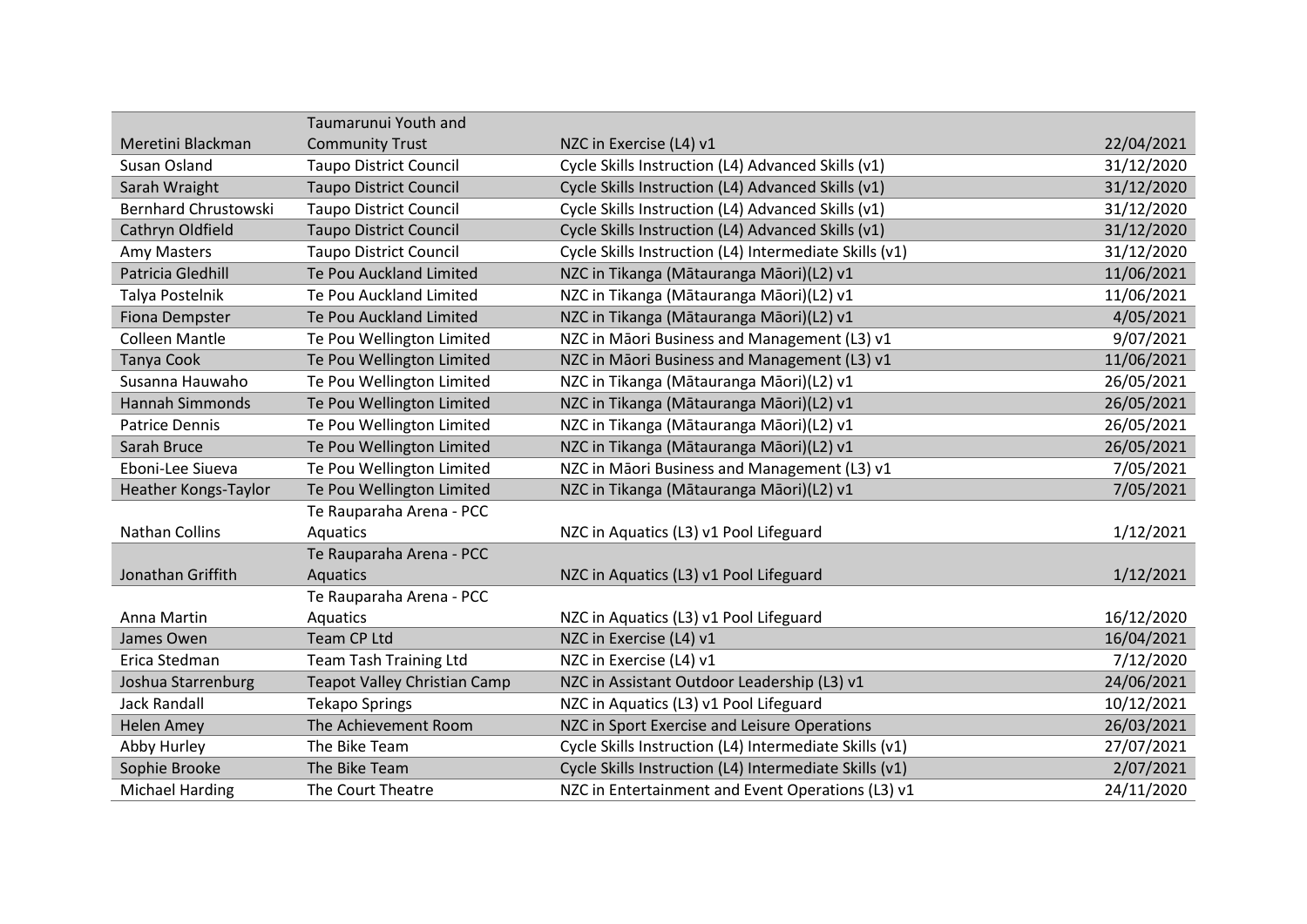| Devin Glover            | The Fitness Portal                | NZC in Exercise (L4) v1                                               | 9/09/2021  |
|-------------------------|-----------------------------------|-----------------------------------------------------------------------|------------|
| Jaime Hetherington      | The Hiit Crew                     | NZC in Sport Exercise and Leisure Operations                          | 31/12/2020 |
|                         | The Legendary Black Water         |                                                                       |            |
| Hannah Shepherd         | <b>Rafting Co</b>                 | NZC in Outdoor Leadership (L4) v1 Caving                              | 2/09/2021  |
|                         | The Legendary Black Water         |                                                                       |            |
| <b>Beth Shepherd</b>    | Rafting Co                        | NZC in Outdoor Leadership (L4) v1 Caving                              | 2/09/2021  |
|                         | The Legendary Black Water         |                                                                       |            |
| <b>Mitchell Fenton</b>  | <b>Rafting Co</b>                 | NZC in Outdoor Leadership (L4) v1 Caving                              | 1/09/2021  |
| <b>Guy Coker</b>        | The Meteor Theatre                | NZC in Entertainment and Event Operations (L3) v1                     | 2/09/2021  |
| Finn O'Connor           | The Ride Guide                    | NZC in Outdoor Leadership (Guiding) (L5) v1 Mountain Biking (Grade 4) | 31/12/2020 |
| Sanjay Kalyanaraman     | <b>Theatrical Solutions Ltd</b>   | NZC in Entertainment and Event Operations (L3) v1                     | 31/12/2020 |
| <b>Augustus Smith</b>   | <b>Tihoi Venture School</b>       | NZC in Assistant Outdoor Leadership (L3) v1                           | 14/06/2021 |
| Benjamin Grundy         | Tihoi Venture School              | NZC in Assistant Outdoor Leadership (L3) v1                           | 14/06/2021 |
|                         | Tim Barnes - Strength and         |                                                                       |            |
| Nicole Shand            | Conditioning                      | NZC in Assessment Practice (L4) v1                                    | 31/12/2020 |
| Teau Aiturau            | Time to Thrive Charitable Trust   | Cycle Skills Instruction (L4) Beginner Skills (v1)                    | 2/07/2021  |
| <b>Bernadette Pratt</b> | <b>Todd Energy Aquatic Centre</b> | NZC in Assessment Practice (L4) v1                                    | 31/03/2021 |
|                         | Toitoi Hawkes Bay Arts and        |                                                                       |            |
| <b>Hugh Bristow</b>     | <b>Events Centre</b>              | NZC in Entertainment and Event Operations (L3) v1                     | 23/11/2021 |
|                         | Toitoi Hawkes Bay Arts and        |                                                                       |            |
| <b>Brooke Hemmings</b>  | <b>Events Centre</b>              | NZC in Entertainment and Event Operations (L3) v1                     | 27/07/2021 |
|                         | Toitoi Hawkes Bay Arts and        |                                                                       |            |
| Renee Allen             | <b>Events Centre</b>              | NZC in Entertainment and Event Operations (L3) v1                     | 11/05/2021 |
|                         | Toitoi Hawkes Bay Arts and        |                                                                       |            |
| Andrea Brigden          | <b>Events Centre</b>              | NZC in Entertainment and Event Operations (L3) v1                     | 22/04/2021 |
|                         | Toitoi Hawkes Bay Arts and        |                                                                       |            |
| Monique Cowern          | <b>Events Centre</b>              | NZC in Entertainment and Event Operations (L3) v1                     | 16/04/2021 |
|                         | Toitoi Hawkes Bay Arts and        |                                                                       |            |
| Nicola Jansen           | <b>Events Centre</b>              | NZC in Entertainment and Event Operations (L3) v1                     | 13/04/2021 |
|                         | Toitoi Hawkes Bay Arts and        |                                                                       |            |
| Kate van Ingen          | <b>Events Centre</b>              | NZC in Entertainment and Event Operations (L3) v1                     | 13/04/2021 |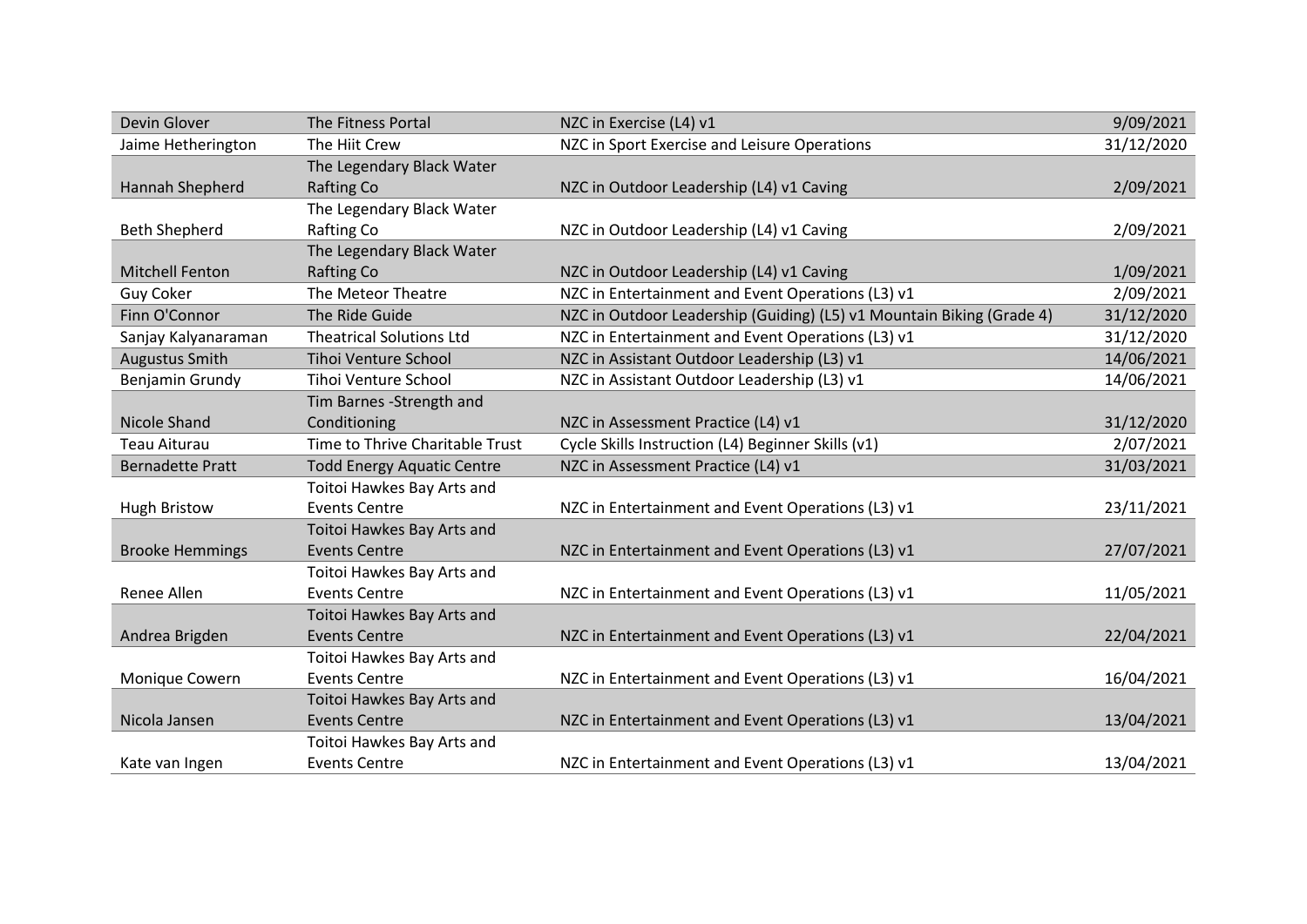|                      | Toitoi Hawkes Bay Arts and             |                                                               |            |
|----------------------|----------------------------------------|---------------------------------------------------------------|------------|
| Zelda MacKenzie      | <b>Events Centre</b>                   | NZC in Entertainment and Event Operations (L3) v1             | 23/03/2021 |
|                      | Toitoi Hawkes Bay Arts and             |                                                               |            |
| Angela Morrison      | <b>Events Centre</b>                   | NZC in Entertainment and Event Operations (L3) v1             | 31/12/2020 |
|                      | Toitoi Hawkes Bay Arts and             |                                                               |            |
| Gaylene Wright       | <b>Events Centre</b>                   | NZC in Entertainment and Event Operations (L3) v1             | 31/12/2020 |
|                      | Toitoi Hawkes Bay Arts and             |                                                               |            |
| Kathryn Withers      | <b>Events Centre</b>                   | NZC in Entertainment and Event Operations (L3) v1             | 31/12/2020 |
|                      | Toitoi Hawkes Bay Arts and             |                                                               |            |
| <b>Shane Cross</b>   | <b>Events Centre</b>                   | NZC in Entertainment and Event Operations (L3) v1             | 31/12/2020 |
|                      | Toitoi Hawkes Bay Arts and             |                                                               |            |
| Sarah Asquith        | <b>Events Centre</b>                   | NZC in Entertainment and Event Operations (L3) v1             | 31/12/2020 |
|                      | Toitoi Hawkes Bay Arts and             |                                                               |            |
| Barbora Reznickova   | <b>Events Centre</b>                   | NZC in Entertainment and Event Operations (L3) v1             | 31/12/2020 |
|                      | Toitoi Hawkes Bay Arts and             |                                                               |            |
| Melanie Kilgour      | <b>Events Centre</b>                   | NZC in Entertainment and Event Operations (L3) v1             | 31/12/2020 |
|                      | Toitoi Hawkes Bay Arts and             |                                                               |            |
| Lara Paaymans        | <b>Events Centre</b>                   | NZC in Entertainment and Event Operations (L3) v1             | 31/12/2020 |
| Katrina Shepherd     | <b>Top Guides</b>                      | NC in Outdoor Recreation (Instruction) (L5) v3 Mountaineering | 18/11/2020 |
| Kyan McMurtrie       | <b>Totara Springs Christian Centre</b> | NZC in Outdoor Experiences (L4) v1                            | 14/12/2021 |
| Krysztov Mucznik     | <b>Totara Springs Christian Centre</b> | NZC in Outdoor Leadership (L4) v1 Abseil                      | 19/11/2021 |
| Kyan McMurtrie       | <b>Totara Springs Christian Centre</b> | NZC in Outdoor Leadership (L4) v1 Abseil                      | 19/11/2021 |
| Taliya Chase         | <b>Totara Springs Christian Centre</b> | NZC in Assistant Outdoor Leadership (L3) v1                   | 9/11/2021  |
| Kyan McMurtrie       | <b>Totara Springs Christian Centre</b> | NZC in Assistant Outdoor Leadership (L3) v1                   | 21/10/2021 |
| <b>Samuel Vowles</b> | <b>Totara Springs Christian Centre</b> | NZC in Outdoor Leadership (L4) v1 Abseil                      | 7/05/2021  |
| Christopher Carey-   |                                        |                                                               |            |
|                      |                                        |                                                               |            |
| Smith                | <b>Travel Safe</b>                     | Cycle Skills Instruction (L4) Intermediate Skills (v1)        | 1/12/2021  |
| Catherine Broome     | <b>Travel Safe</b>                     | Cycle Skills Instruction (L4) Intermediate Skills (v1)        | 1/10/2021  |
| <b>Sheree Ellis</b>  | <b>Travel Safe</b>                     | Cycle Skills Instruction (L4) Beginner Skills (v1)            | 31/12/2020 |
| Gemma Donovan        | Treble Cone Ski Area                   | NZC in Alpine Resort Operations (L3) v1                       | 2/12/2021  |
| <b>Clancy Currie</b> | Treble Cone Ski Area                   | NZC in Alpine Resort Operations (L3) v1                       | 2/12/2021  |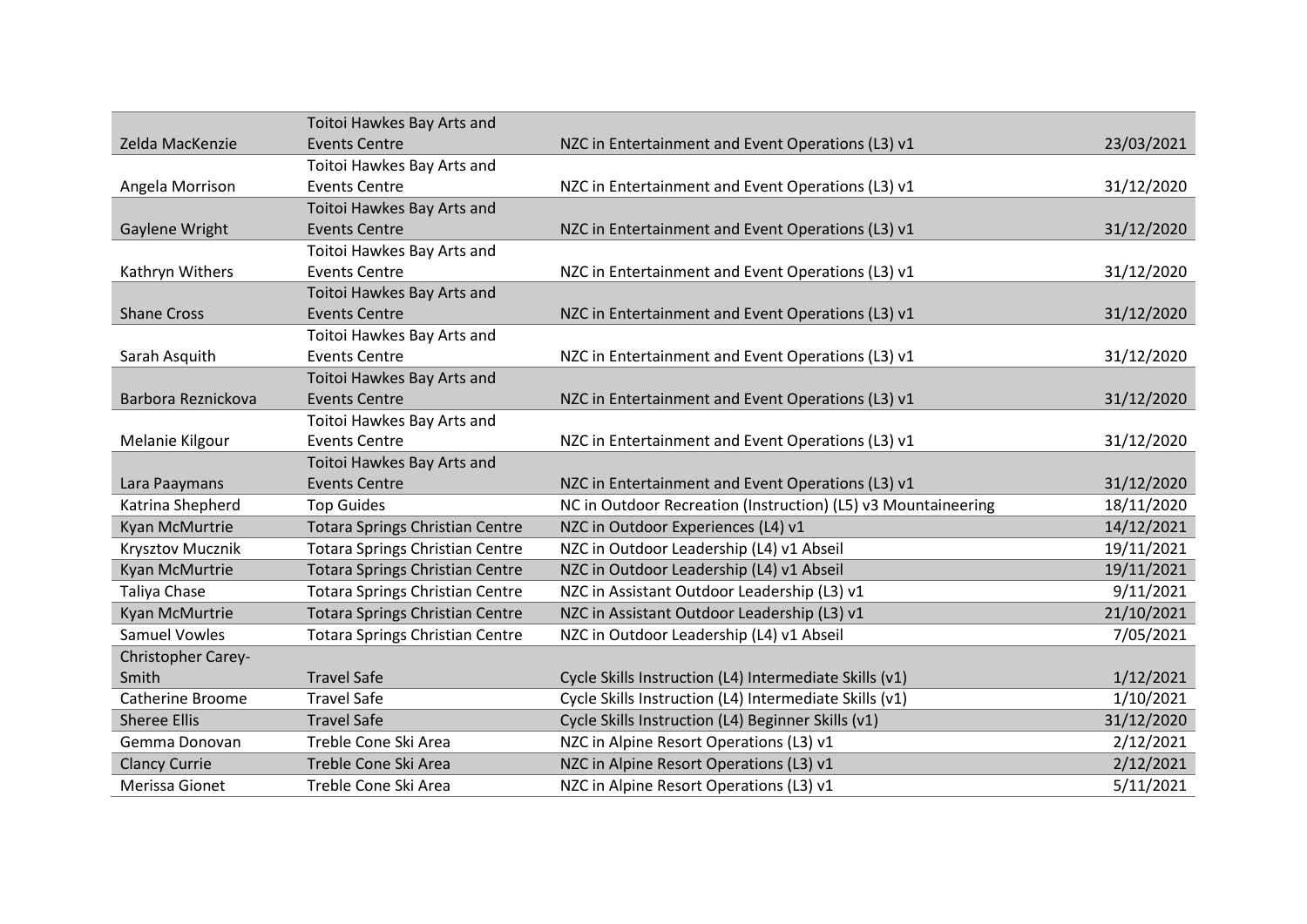| Nellie Chabra         | Treble Cone Ski Area | NZC in Alpine Resort Operations (L3) v1 | 29/10/2021 |
|-----------------------|----------------------|-----------------------------------------|------------|
| Harley Yeoman         | Treble Cone Ski Area | NZC in Alpine Resort Operations (L3) v1 | 27/10/2021 |
| Danica Robinson       | Treble Cone Ski Area | NZC in Alpine Resort Operations (L3) v1 | 27/10/2021 |
| <b>Stephanie Shaw</b> | Treble Cone Ski Area | NZC in Alpine Resort Operations (L3) v1 | 25/10/2021 |
| Ezra Jackson          | Treble Cone Ski Area | NZC in Alpine Resort Operations (L3) v1 | 25/10/2021 |
| Charlotte Brierley    | Treble Cone Ski Area | NZC in Alpine Resort Operations (L3) v1 | 25/10/2021 |
| Sadie Dickinson       | Treble Cone Ski Area | NZC in Alpine Resort Operations (L3) v1 | 25/10/2021 |
| <b>Tyler Porter</b>   | Treble Cone Ski Area | NZC in Alpine Resort Operations (L3) v1 | 25/10/2021 |
| Phoebe O'Brien        | Treble Cone Ski Area | NZC in Alpine Resort Operations (L3) v1 | 25/10/2021 |
| Caitlin Grosvenor     | Treble Cone Ski Area | NZC in Alpine Resort Operations (L3) v1 | 25/10/2021 |
| Celine Van der Eecken | Treble Cone Ski Area | NZC in Alpine Resort Operations (L3) v1 | 25/10/2021 |
| Te-Amo Fox            | Treble Cone Ski Area | NZC in Alpine Resort Operations (L3) v1 | 25/10/2021 |
| Maria O'Leary         | Treble Cone Ski Area | NZC in Alpine Resort Operations (L3) v1 | 25/10/2021 |
| Bronwyn Fechney       | Treble Cone Ski Area | NZC in Alpine Resort Operations (L3) v1 | 25/10/2021 |
| Jessica Berry         | Treble Cone Ski Area | NZC in Alpine Resort Operations (L3) v1 | 25/10/2021 |
| Maia Peart-Anderson   | Treble Cone Ski Area | NZC in Alpine Resort Operations (L3) v1 | 25/10/2021 |
| Abigail Stein         | Treble Cone Ski Area | NZC in Alpine Resort Operations (L3) v1 | 25/10/2021 |
| Sally Norman          | Treble Cone Ski Area | NZC in Alpine Resort Operations (L3) v1 | 25/10/2021 |
| Nikau Hansen          | Treble Cone Ski Area | NZC in Alpine Resort Operations (L3) v1 | 25/10/2021 |
| <b>Ashton Elmore</b>  | Treble Cone Ski Area | NZC in Alpine Resort Operations (L3) v1 | 25/10/2021 |
| <b>Huwel Grant</b>    | Treble Cone Ski Area | NZC in Alpine Resort Operations (L3) v1 | 25/10/2021 |
| Alexandra Aoustin     | Treble Cone Ski Area | NZC in Alpine Resort Operations (L3) v1 | 25/10/2021 |
| Mercedes Mosquera     | Treble Cone Ski Area | NZC in Alpine Resort Operations (L3) v1 | 25/10/2021 |
| Mugi Hunter           | Treble Cone Ski Area | NZC in Alpine Resort Operations (L3) v1 | 25/10/2021 |
| Ana Keelty            | Treble Cone Ski Area | NZC in Alpine Resort Operations (L3) v1 | 25/10/2021 |
| Francesca Mackenzie   | Treble Cone Ski Area | NZC in Alpine Resort Operations (L3) v1 | 25/10/2021 |
| Fanny Klumper         | Treble Cone Ski Area | NZC in Alpine Resort Operations (L3) v1 | 25/10/2021 |
| Elze Stepankeviciute  | Treble Cone Ski Area | NZC in Alpine Resort Operations (L3) v1 | 25/10/2021 |
| <b>Angus Davis</b>    | Treble Cone Ski Area | NZC in Alpine Resort Operations (L3) v1 | 25/10/2021 |
| <b>Holly Adams</b>    | Treble Cone Ski Area | NZC in Alpine Resort Operations (L3) v1 | 25/10/2021 |
| <b>Anthony Cross</b>  | Treble Cone Ski Area | NZC in Alpine Resort Operations (L3) v1 | 25/10/2021 |
| Niamh Matthews        | Treble Cone Ski Area | NZC in Alpine Resort Operations (L3) v1 | 25/10/2021 |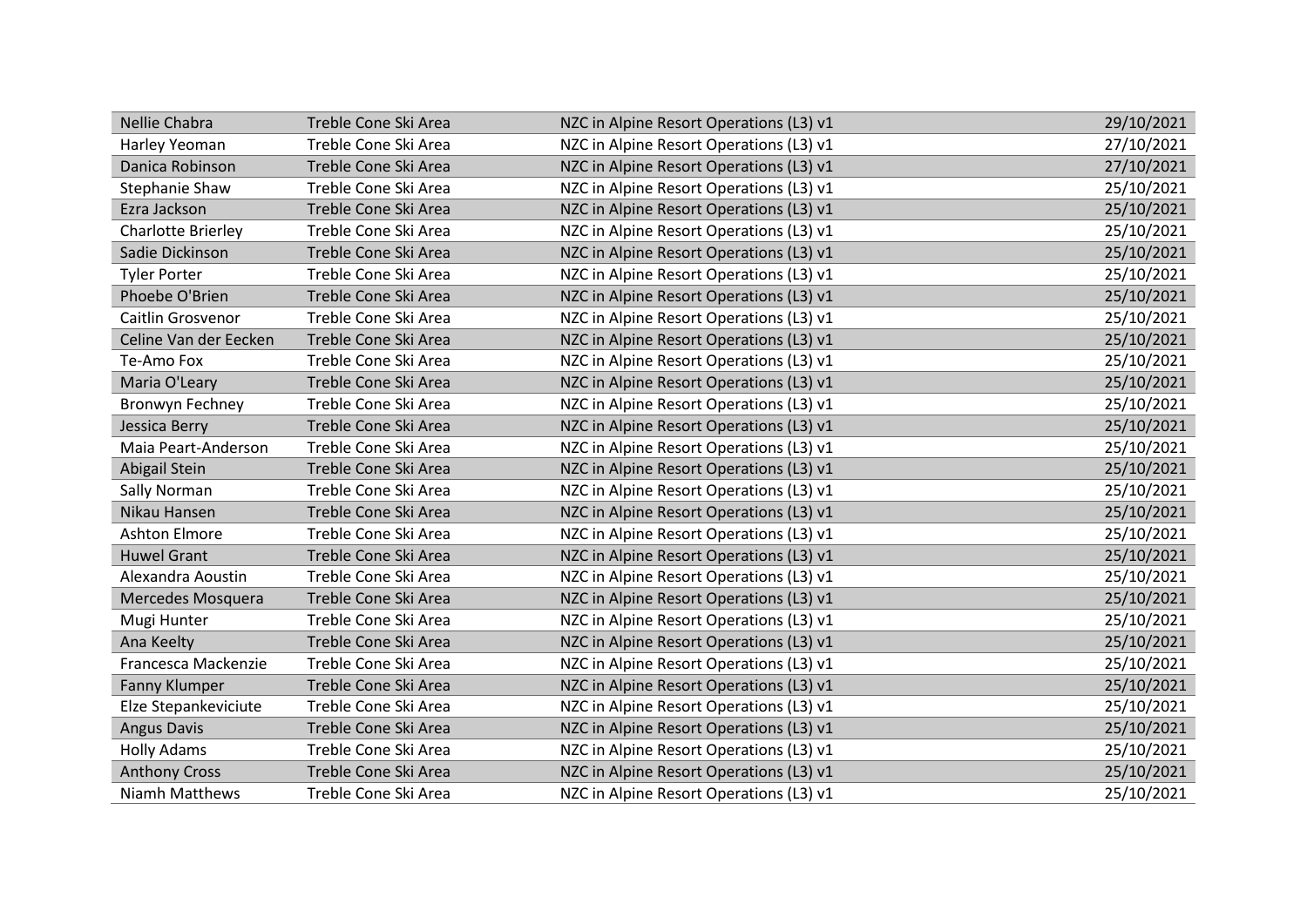| Zara Costello          | Treble Cone Ski Area                 | NZC in Alpine Resort Operations (L3) v1                               | 25/10/2021 |
|------------------------|--------------------------------------|-----------------------------------------------------------------------|------------|
| Ruari Bonehill         | Treble Cone Ski Area                 | NZC in Alpine Resort Operations (L3) v1                               | 25/10/2021 |
| Melissa Matheson       | Treble Cone Ski Area                 | NZC in Alpine Resort Operations (L3) v1                               | 25/10/2021 |
| Jillian Drury          | Treble Cone Ski Area                 | NZC in Alpine Resort Operations (L3) v1                               | 25/10/2021 |
| <b>Abby Neale</b>      | Treble Cone Ski Area                 | NZC in Alpine Resort Operations (L3) v1                               | 25/10/2021 |
| Christopher Harris     | Treble Cone Ski Area                 | NZC in Alpine Resort Operations (L3) v1                               | 25/10/2021 |
| Benjamin Woods         | Treble Cone Ski Area                 | NZC in Alpine Resort Operations (L3) v1                               | 25/10/2021 |
| Roslyn Humphreys       | Treble Cone Ski Area                 | NZC in Alpine Resort Operations (L3) v1                               | 25/10/2021 |
| Lynna Xie              | Treble Cone Ski Area                 | NZC in Alpine Resort Operations (L3) v1                               | 25/10/2021 |
| Elizabeth Laws         | Treble Cone Ski Area                 | NZC in Alpine Resort Operations (L3) v1                               | 25/10/2021 |
| Anthony Wright         | Treble Cone Ski Area                 | NZC in Alpine Resort Operations (L3) v1                               | 25/10/2021 |
| Erica Nordin           | Treble Cone Ski Area                 | NZC in Alpine Resort Operations (L3) v1                               | 25/10/2021 |
| Sophia Kelly           | Treble Cone Ski Area                 | NZC in Alpine Resort Operations (L3) v1                               | 25/10/2021 |
| Georgie Gillespie      | Treble Cone Ski Area                 | NZC in Alpine Resort Operations (L3) v1                               | 25/10/2021 |
|                        |                                      | NZC in Aquatics (Specialised Swim and Water Safety Teacher) (Level 4) |            |
| Kirsty Johnson         | <b>Trojans Swim Club</b>             | (Stroke Mechanics)                                                    | 9/07/2021  |
| <b>Abigail Sawkins</b> | <b>Trust House Recreation Centre</b> | NZC in Aquatics (L3) v1 Pool Lifeguard                                | 16/07/2021 |
|                        | Trust Waikato Pool (formerly         |                                                                       |            |
| Georgia Ivimey         | <b>Westpac Community Pool)</b>       | NZC in Aquatics (L3) v1 Swim and Water Safety Teacher                 | 16/04/2021 |
| Brayden Hayward        | <b>TSB Stadium</b>                   | NZC in Entertainment and Event Operations (L3) v1                     | 14/07/2021 |
| Joshua Fleming         | TSH Audio & Video                    | NZC in Entertainment and Event Operations (L3) v1                     | 9/11/2021  |
| Katelin Gallagher      | TSH Audio & Video                    | NZC in Entertainment and Event Operations (L3) v1                     | 31/12/2020 |
| George Rapana          | Tui Ora Ltd                          | NZC in Tikanga (Mātauranga Māori)(L2) v1                              | 31/12/2020 |
| Dominic Craw           | Tui Ridge Park                       | NZC in Outdoor Leadership (L4) v1 High Ropes                          | 31/12/2020 |
| <b>Tupara Tupara</b>   | Turtle Pools, Turangi                | NZC in Assessment Practice (L4) v1                                    | 31/03/2021 |
| Suzanne Watson         | Turtle Pools, Turangi                | NZC in Assessment Practice (L4) v1                                    | 31/03/2021 |
| Jamie Whitmarsh        | TWA - The Whitmarsh Academy          | NZC in Assessment Practice (L4) v1                                    | 31/12/2020 |
| Luke Born              | <b>Ultimate Descents NZ</b>          | NC in Outdoor Recreation (River Guide) (L4) v2                        | 31/12/2020 |
| <b>Mark Parfitt</b>    | <b>Ultimate Descents NZ</b>          | NC in Outdoor Recreation (River Guide) (L4) v2                        | 31/12/2020 |
| Jayden Flanagan        | <b>Ultimate Descents NZ</b>          | NC in Outdoor Recreation (River Guide) (L4) v2                        | 31/12/2020 |
| Benjamin Kearns        | <b>Ultimate Descents NZ</b>          | NC in Outdoor Recreation (River Guide) (L4) v2                        | 31/12/2020 |
| <b>Emerson Tod</b>     | <b>Unipol Recreation Services</b>    | NZC in Freestyle Group Exercise v1 L4                                 | 9/09/2021  |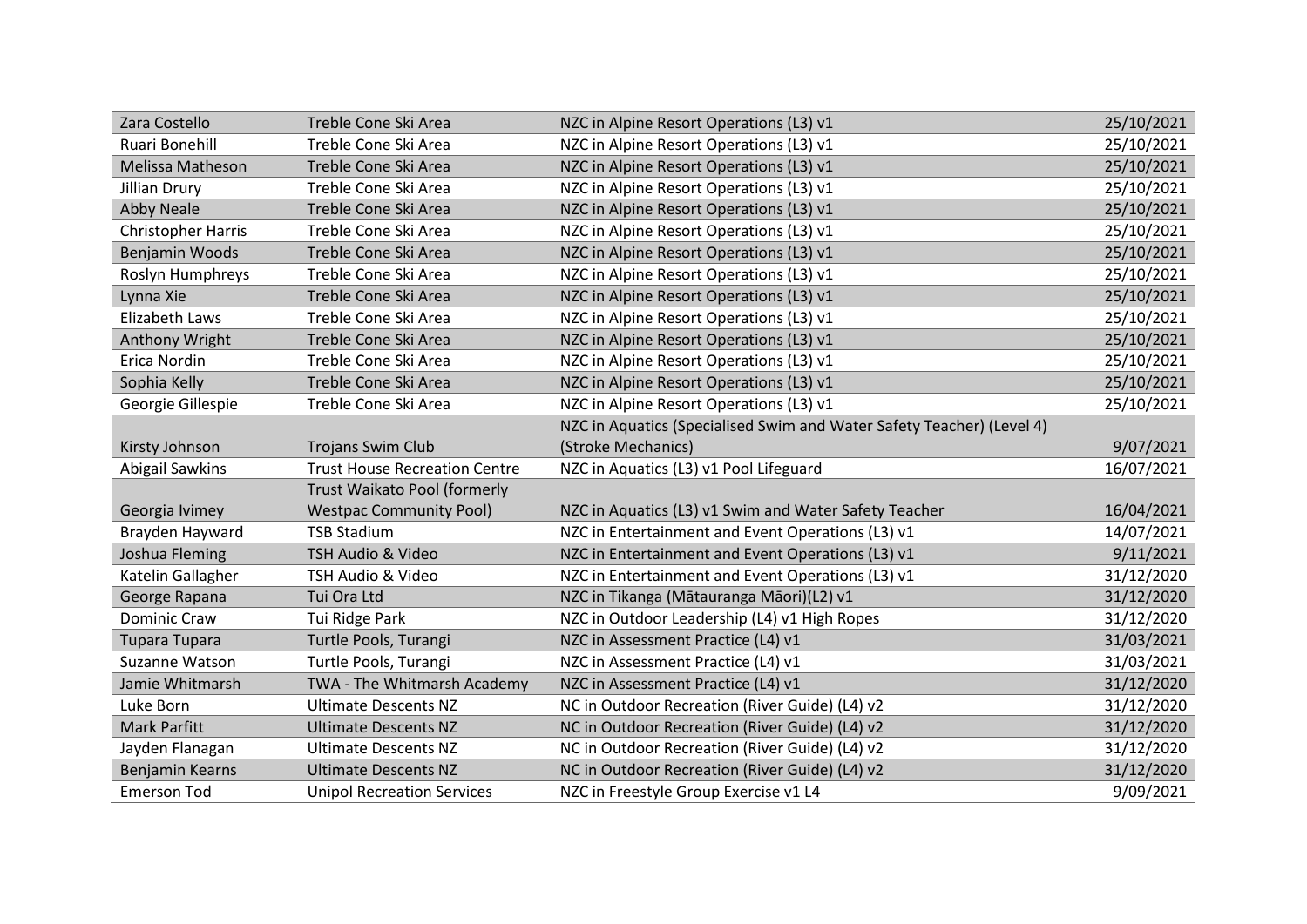| Sinead Seo                | <b>Unipol Recreation Services</b>  | NZC in Freestyle Group Exercise v1 L4                          | 2/09/2021  |
|---------------------------|------------------------------------|----------------------------------------------------------------|------------|
| <b>Ashley Vercoe</b>      | <b>Unipol Recreation Services</b>  | NZC in Freestyle Group Exercise v1 L4                          | 26/08/2021 |
|                           | University of Canterbury           |                                                                |            |
| Jenna Willocks            | <b>Recreation Centre</b>           | NZC in Freestyle Group Exercise v1 L4                          | 27/07/2021 |
|                           | University of Canterbury           |                                                                |            |
| Sarah Campbell            | <b>Recreation Centre</b>           | NZC in Exercise (L4) v1                                        | 31/12/2020 |
|                           | University of Canterbury           |                                                                |            |
| <b>Elisabeth Baker</b>    | <b>Recreation Centre</b>           | NZC in Fitness (Group Fitness) (L3) v1 Freestyle               | 31/12/2020 |
|                           | University of Canterbury           |                                                                |            |
| <b>Richard Fernando</b>   | <b>Recreation Centre</b>           | NZC in Exercise (L4) v1                                        | 18/12/2020 |
| Aron Innes                | Upper Central Zone Rugby League    | NZC in Sport Exercise and Leisure Operations                   | 15/10/2021 |
| Jean Girard               | <b>Vector Wero Whitewater Park</b> | NC in Outdoor Recreation (River Guide) (L4) v2                 | 1/07/2021  |
| Georgia Smyth             | Vector Wero Whitewater Park        | NC in Outdoor Recreation (River Guide) (L4) v2                 | 1/06/2021  |
| <b>Thomas Savage</b>      | Vector Wero Whitewater Park        | NZC in Assessment Practice (L4) v1                             | 31/03/2021 |
| <b>Allan Lovell</b>       | <b>Venues Palmerston North</b>     | NZC in Entertainment and Event Operations (L3) v1              | 14/07/2021 |
| <b>Patrick Martin</b>     | Venues Wellington                  | NZC in Tikanga (Mātauranga Māori)(L2) v1                       | 9/09/2021  |
|                           | Victoria University - School of    |                                                                |            |
|                           | English, Film, Theatre, Media      |                                                                |            |
| Samantha Tippet           | <b>Studies and Art History</b>     | NZC in Entertainment and Event Operations (L3) v1              | 31/12/2020 |
| Paul Kenah                | Vidcom Wellington                  | NZC in Entertainment and Event Technology (Level 4) (Video)    | 18/05/2021 |
| Paul Kenah                | Vidcom Wellington                  | NZC in Entertainment and Event Technology (Level 4) (Lighting) | 18/05/2021 |
| Jessica Hogg              | Wai Splash Community Pool          | NZC in Aquatics (L3) v1 Swim and Water Safety Teacher          | 1/12/2021  |
| Stephanie Buckeridge      | Wai Splash Community Pool          | NZC in Aquatics (L3) v1 Pool Lifeguard                         | 12/03/2021 |
| <b>Chantelle Monteith</b> | Wai Splash Community Pool          | NZC in Aquatics (L3) v1 Swim and Water Safety Teacher          | 31/12/2020 |
| Psalm Kamura              | Wai Splash Community Pool          | NZC in Aquatics (L3) v1 Swim and Water Safety Teacher          | 31/12/2020 |
| Stephanie Buckeridge      | Wai Splash Community Pool          | NZC in Aquatics (L3) v1 Swim and Water Safety Teacher          | 9/12/2020  |
| Benjamin Hennessy         | Waihi Swimming Club                | NZC in Aquatics (L3) v1 Swim and Water Safety Teacher          | 14/06/2021 |
| Jared Lee                 | Waihi Swimming Club                | NZC in Aquatics (L3) v1 Swim and Water Safety Teacher          | 16/12/2020 |
|                           | Waimakariri District Council -     |                                                                |            |
| <b>Maddison Lynas</b>     | <b>Dudley Park Aquatic Centre</b>  | NZC in Aquatics (L3) v1 Swim and Water Safety Teacher          | 1/12/2021  |
|                           | Waimakariri District Council -     |                                                                |            |
| Nicole Lindsey            | <b>Dudley Park Aquatic Centre</b>  | NZC in Aquatics (L3) v1 Swim and Water Safety Teacher          | 1/12/2021  |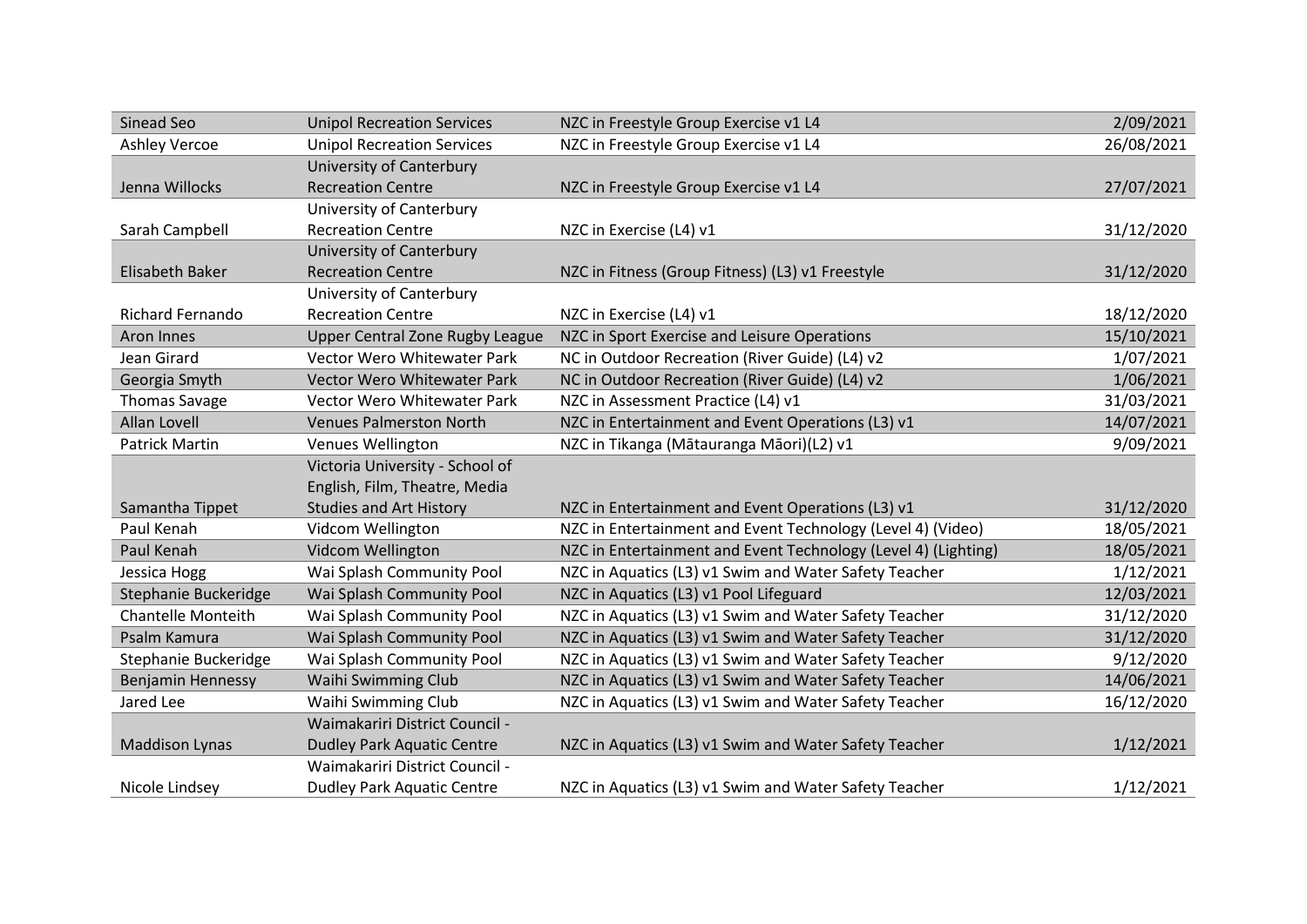|                       | Waimakariri District Council -     |                                                                       |            |
|-----------------------|------------------------------------|-----------------------------------------------------------------------|------------|
| Sarah Zepeda          | <b>Dudley Park Aquatic Centre</b>  | NZC in Aquatics (L3) v1 Swim and Water Safety Teacher                 | 1/12/2021  |
|                       | Waimakariri District Council -     |                                                                       |            |
| Anne Rowe-Mitchell    | <b>Dudley Park Aquatic Centre</b>  | NZC in Aquatics (L3) v1 Swim and Water Safety Teacher                 | 9/11/2021  |
|                       | Waimakariri District Council -     |                                                                       |            |
| Andrina Thornton      | <b>Dudley Park Aquatic Centre</b>  | NZC in Aquatics (L3) v1 Swim and Water Safety Teacher                 | 9/11/2021  |
|                       | Waimakariri District Council -     |                                                                       |            |
| Renee Woodward        | <b>Dudley Park Aquatic Centre</b>  | NZC in Aquatics (L3) v1 Swim and Water Safety Teacher                 | 9/09/2021  |
|                       | Waimakariri District Council -     | NZC (Specialised Swim and Water Safety Teacher) (Level 4) (Early      |            |
| <b>Alison Gills</b>   | <b>Dudley Park Aquatic Centre</b>  | <b>Childhood Swimmers)</b>                                            | 23/03/2021 |
|                       | Waimakariri District Council -     | NZC in Aquatics (Specialised Swim and Water Safety Teacher) (Level 4) |            |
| <b>Alison Gills</b>   | <b>Dudley Park Aquatic Centre</b>  | (Adaptive Aquatics)                                                   | 31/12/2020 |
|                       | Waipawa Musical and Dramatic       |                                                                       |            |
| Victoria Mavin        | Club                               | NZC in Entertainment and Event Operations (L3) v1                     | 23/11/2021 |
| Duane Culshaw         | <b>Wairoa District Council</b>     | NZC in Assessment Practice (L4) v1                                    | 26/03/2021 |
| <b>Tony McDermott</b> | Waitaki Aquatic Centre             | NZC in Aquatics (L3) v1 Pool Lifeguard                                | 1/11/2021  |
| Adriana Gherca        | Waitaki Aquatic Centre             | NZC in Aquatics (L3) v1 Swim and Water Safety Teacher                 | 15/06/2021 |
| Makalya Casey         | Waitaki Aquatic Centre             | NZC in Sport Exercise and Leisure Operations                          | 14/06/2021 |
| Dianne Hunter         | Waitaki Aquatic Centre             | NZC in Aquatics (L3) v1 Swim and Water Safety Teacher                 | 16/04/2021 |
| <b>Bradley Smith</b>  | <b>Waitomo Adventures Ltd</b>      | NZC in Outdoor Leadership (Guiding) (L5) v1 Caving                    | 31/12/2020 |
| <b>Craig Scott</b>    | <b>Waitomo Adventures Ltd</b>      | NZC in Outdoor Leadership (Guiding) (L5) v1 Caving                    | 31/12/2020 |
| Gavin Smith           | <b>Waitomo Adventures Ltd</b>      | NZC in Outdoor Leadership (Guiding) (L5) v1 Caving                    | 31/12/2020 |
| Imogen Dougherty      | <b>Wanaka Recreation Centre</b>    | NZC in Aquatics (L3) v1 Pool Lifeguard                                | 9/11/2021  |
| <b>Camille Gulick</b> | <b>Wanaka Recreation Centre</b>    | NZC in Business (Introduction to Team Leadership) (L3) v1             | 14/06/2021 |
| Gabrielle Hemond      | <b>Wanaka Recreation Centre</b>    | NZC in Aquatics (L3) v1 Pool Lifeguard                                | 17/05/2021 |
| Alexandra Martineau   | <b>Wanaka Recreation Centre</b>    | NZC in Aquatics (L3) v1 Pool Lifeguard                                | 31/12/2020 |
| Kalani Muirhead       | <b>Wanaka Recreation Centre</b>    | NZC in Aquatics (L3) v1 Swim and Water Safety Teacher                 | 16/12/2020 |
|                       | <b>Wellington Regional Aquatic</b> |                                                                       |            |
| Asrai Mayes           | Centre                             | NZC in Pre-designed Exercise Instruction (L3)                         | 1/12/2021  |
|                       | <b>Wellington Regional Aquatic</b> |                                                                       |            |
| James Wilson          | Centre                             | NZC in Assessment Practice (L4) v1                                    | 31/03/2021 |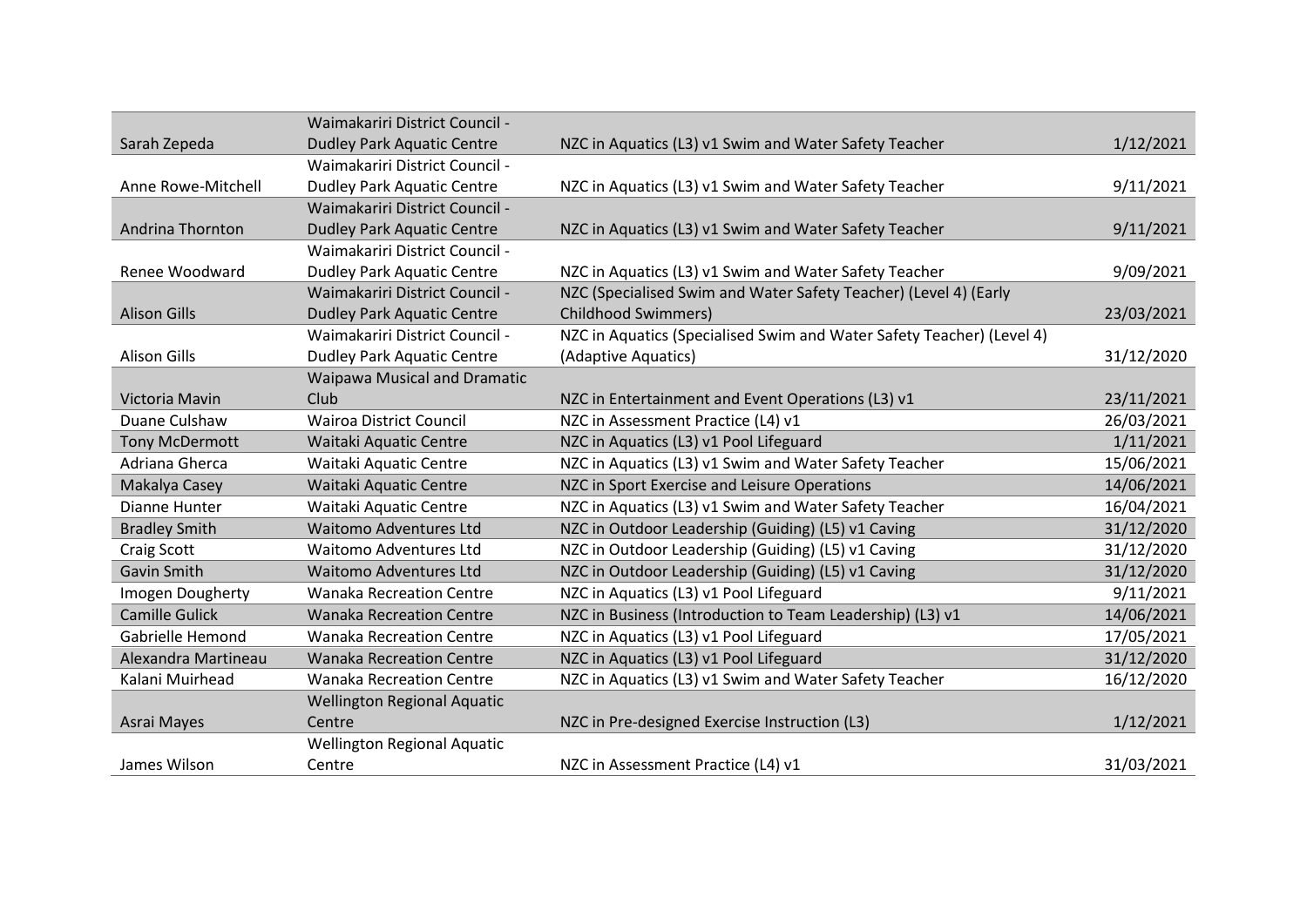|                        | <b>Wellington Regional Aquatic</b> |                                                       |            |
|------------------------|------------------------------------|-------------------------------------------------------|------------|
| Loren Martin           | Centre                             | NZC in Exercise (L4) v1                               | 31/12/2020 |
|                        | <b>Wellington Regional Aquatic</b> |                                                       |            |
| Patrick Blackman       | Centre                             | NZC in Assessment Practice (L4) v1                    | 31/12/2020 |
|                        | <b>Wellington Regional Aquatic</b> |                                                       |            |
| Gavin Stoddart         | Centre                             | NZC in Exercise (L4) v1                               | 31/12/2020 |
|                        | <b>Wellington Regional Aquatic</b> |                                                       |            |
| Antonina Lis           | Centre                             | NZC in Aquatics (L3) v1 Swim and Water Safety Teacher | 16/12/2020 |
|                        | <b>Wellington Regional Aquatic</b> |                                                       |            |
| <b>Emma Harding</b>    | Centre                             | NZC in Aquatics (L3) v1 Swim and Water Safety Teacher | 16/12/2020 |
|                        | Wellington Regional Stadium        |                                                       |            |
| Donna Gill             | Trust                              | NZC in Entertainment and Event Operations (L3) v1     | 13/04/2021 |
|                        | West Wave Pool and Leisure         |                                                       |            |
| Megan Kapma            | Centre                             | NZC in Sport Exercise and Leisure Operations          | 11/03/2021 |
|                        | Whakatane Aquatic & Fitness        |                                                       |            |
| Sophie Warner          | Centre                             | NZC in Aquatics (L3) v1 Pool Lifeguard                | 12/03/2021 |
|                        | Whakatane Aquatic & Fitness        |                                                       |            |
| Susan Holani           | Centre                             | NZC in Aquatics (L3) v1 Pool Lifeguard                | 12/03/2021 |
|                        | Whakatane Aquatic & Fitness        |                                                       |            |
| Kaiarahi Maaka         | Centre                             | NZC in Aquatics (L3) v1 Pool Lifeguard                | 12/03/2021 |
| Jaydev Thussiparambil  | Whakatane Aquatic & Fitness        |                                                       |            |
| Venkateswara           | Centre                             | NZC in Aquatics (L3) v1 Pool Lifeguard                | 12/03/2021 |
|                        | Whakatane Aquatic & Fitness        |                                                       |            |
| Darkie Reedy           | Centre                             | NZC in Aquatics (L3) v1 Pool Lifeguard                | 12/03/2021 |
|                        | Whakatane Aquatic & Fitness        |                                                       |            |
| <b>Dylan Biggs</b>     | Centre                             | NZC in Aquatics (L3) v1 Pool Lifeguard                | 12/03/2021 |
|                        | Whangarei Aquatic Centre (CLM)     |                                                       |            |
| Nathan Mullan          | (Whangarei Aquatics Ltd)           | NZC in Aquatics (L3) v1 Pool Lifeguard                | 17/09/2021 |
|                        | Whenua Iti Trust Incorporated      |                                                       |            |
| <b>Kegan Ellmers</b>   | <b>Outdoor Pursuits Centre</b>     | NZC in Assistant Outdoor Leadership (L3) v1           | 15/10/2021 |
|                        | Whenua Iti Trust Incorporated      |                                                       |            |
| Christopher Gilbertson | <b>Outdoor Pursuits Centre</b>     | NZC in Outdoor Leadership (L4) v1 Caving              | 11/06/2021 |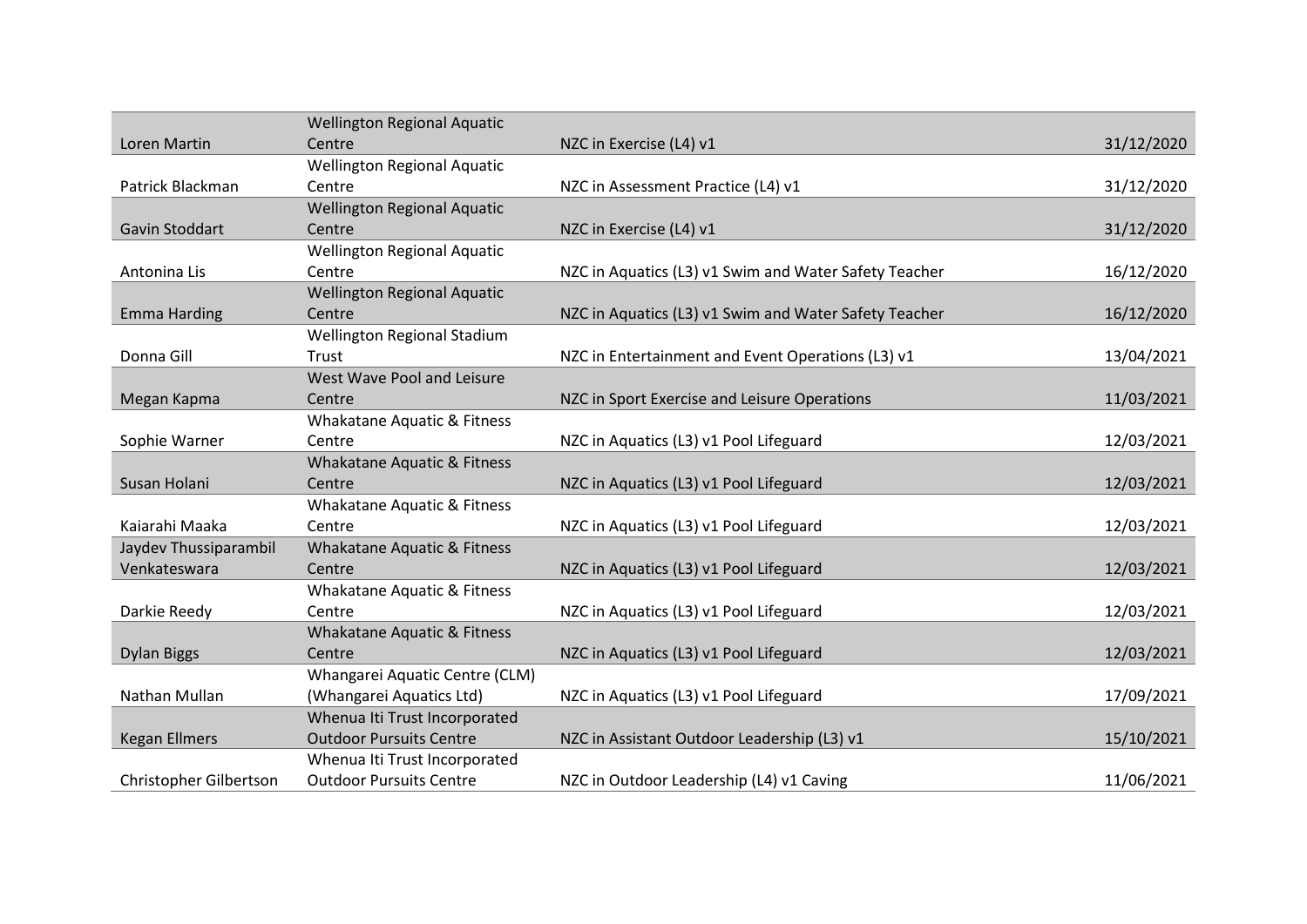|                        | Whenua Iti Trust Incorporated    | NC in Outdoor Recreation (Instruction) (L5) v3 Single Pitch Rock       |            |
|------------------------|----------------------------------|------------------------------------------------------------------------|------------|
| <b>Andrew Read</b>     | <b>Outdoor Pursuits Centre</b>   | Climbing                                                               | 31/12/2020 |
| <b>Thomas Woods</b>    | <b>Wild Earth Adventures</b>     |                                                                        | 12/10/2021 |
|                        |                                  | NZC in Outdoor Leadership (L4) v1 Bush                                 |            |
| <b>Thomas Woods</b>    | <b>Wild Earth Adventures</b>     | NZC in Assistant Outdoor Leadership (L3) v1                            | 19/08/2021 |
| <b>Mark Morrison</b>   | Wild Wire Wanaka                 | NZC in Assessment Practice (L4) v1                                     | 31/03/2021 |
| <b>Teagan Turner</b>   | <b>WOF CrossFit</b>              | NZC in Exercise (L4) v1                                                | 11/06/2021 |
|                        |                                  | NZC in Outdoor Leadership (Instruction) (L5) v1 Mountain Biking (Grade |            |
| Nicola Johnson         | <b>WORD Limited</b>              | 4)                                                                     | 26/08/2021 |
|                        |                                  | NZC in Outdoor Leadership (Instruction) (L5) v1 Mountain Biking (Grade |            |
| Carrie McLachlan       | <b>WORD Limited</b>              | 4)                                                                     | 31/12/2020 |
|                        |                                  | NZC in Outdoor Leadership (Instruction) (L5) v1 Mountain Biking (Grade |            |
| <b>Russel Garlick</b>  | <b>WORD Limited</b>              | 4)                                                                     | 31/12/2020 |
| <b>Martie Vosloo</b>   | World Health & Fitness           | NZC in Exercise (L4) v1                                                | 2/09/2021  |
| <b>Rachel Baker</b>    | <b>YDU South</b>                 | NC in Outdoor Recreation (Leadership) (L3) v1 Bush Walking             | 16/07/2021 |
| <b>Samuel Turner</b>   | <b>YDU South</b>                 | NZC in Outdoor Leadership (L4) v1 Bush                                 | 31/12/2020 |
| Jason Shortland        | <b>YDU South</b>                 | NZC in Outdoor Leadership (L4) v1 Bush                                 | 31/12/2020 |
| Eliza King             | <b>YDU South</b>                 | NZC in Outdoor Leadership (L4) v1 Bush                                 | 31/12/2020 |
| <b>Daniel Withers</b>  | <b>YDU South</b>                 | NZC in Outdoor Leadership (L4) v1 Bush                                 | 31/12/2020 |
| Aaron Williamson       | <b>YDU South</b>                 | NZC in Outdoor Leadership (L4) v1 Bush                                 | 31/12/2020 |
| Conor Willy            | YMCA - Cameron Pool & Leisure    | NZC in Aquatics (L3) v1 Pool Lifeguard                                 | 30/11/2021 |
| Luke Schmidt-Sopoaga   | YMCA - Cameron Pool & Leisure    | NZC in Aquatics (L3) v1 Pool Lifeguard                                 | 13/08/2021 |
| <b>Matthew Fuller</b>  | YMCA - Ellerslie Leisure Centre  | NZC in Freestyle Group Exercise v1 L4                                  | 17/08/2021 |
| Jordan Phelps          | YMCA - Gisborne                  | NZC in Exercise (L4) v1                                                | 26/03/2021 |
| Alivia Groves          | YMCA - Gisborne                  | NZC in Pre-choreographed Group Exercise L3 v1                          | 11/03/2021 |
|                        | YMCA - Glen Innes Pool & Leisure |                                                                        |            |
| <b>Ellen Faithfull</b> | Centre                           | NZC in Exercise (L4) v1                                                | 25/06/2021 |
|                        | YMCA - Glen Innes Pool & Leisure |                                                                        |            |
| Carron Chessum         | Centre                           | NZC in Exercise (L4) v1                                                | 15/06/2021 |
|                        | YMCA - Glen Innes Pool & Leisure |                                                                        |            |
| Ryan Bush              | Centre                           | NZC in Exercise (L4) v1                                                | 15/06/2021 |
|                        | YMCA - Glen Innes Pool & Leisure |                                                                        |            |
| <b>Ariel Kulaitis</b>  | Centre                           | NZC in Assessment Practice (L4) v1                                     | 31/12/2020 |